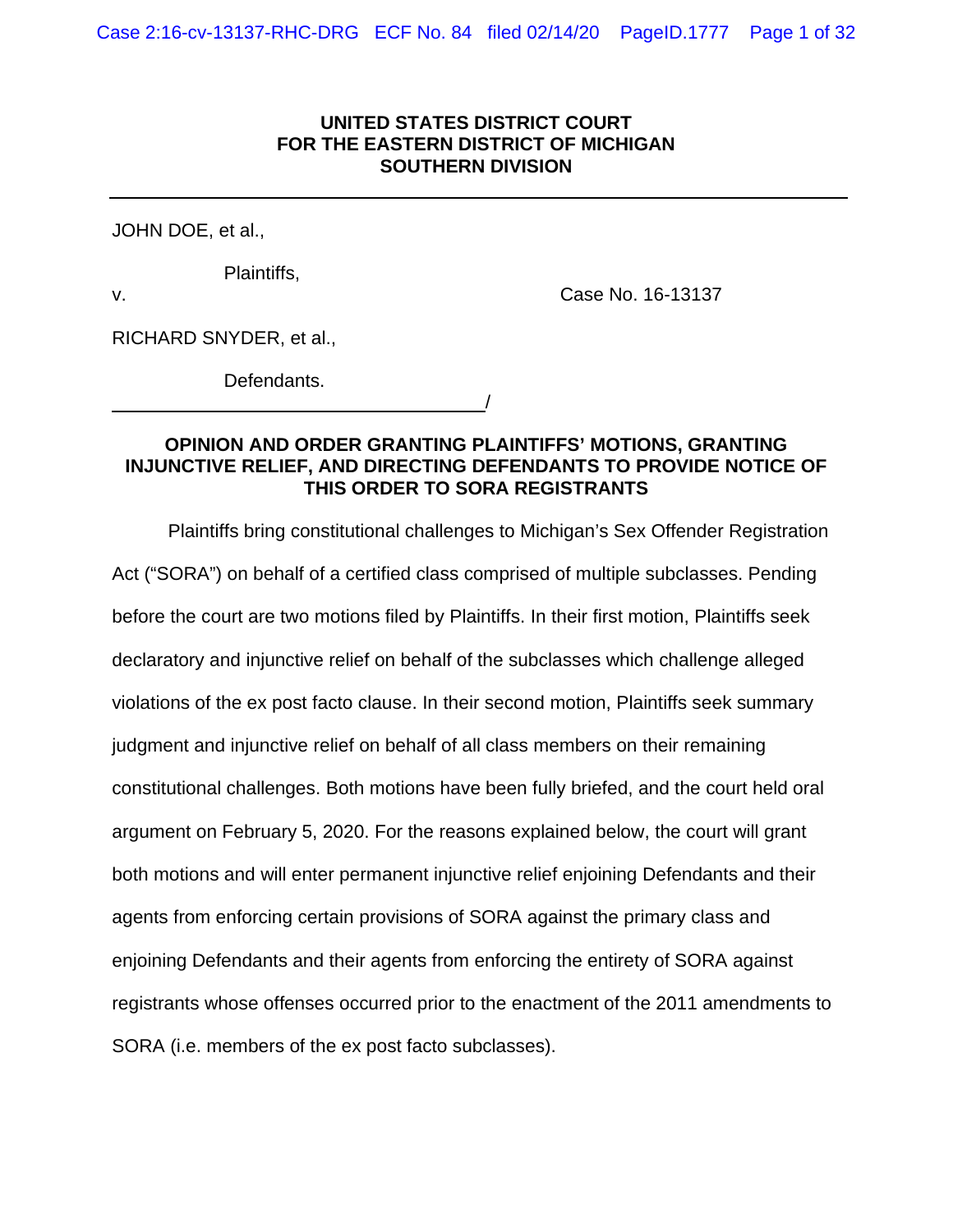# **II. BACKGROUND**

# **A. Procedural History**

## **i.** *Does I*

Although this case was filed in 2016, the constitutional challenges to SORA

brought in the instant action were first pursued by five John Doe plaintiffs four years

earlier. *Does v. Snyder*, No. 12-11194 (E.D. Mich. 2012) ("*Does I*"). In the *Does I* case,

the court summarized the legislative history of SORA and issued a series of opinions

resolving the parties' various dispositive motions. The court's pertinent rulings in the

*Does I* case are summarized below:

(1) SORA is a regulatory statute, not criminal statute, and the retroactive application of the 2011 amendments to SORA does not violate the ex post facto clause. *Does I*, No. 12-11194 (E.D. Mich. Mar. 18, 2013) (ECF No. 27, PageID.683);

(2) SORA's retroactive application of lifetime reporting requirements does not violate the due process clause. *Does I*, No. 12-11194 (E.D. Mich. Mar. 31, 2015) (ECF No. 103, PageID.5939);

(3) the following sections of SORA are unconstitutionally vague in violation of the due process clause, *Does I*, No. 12-11194 (ECF No. 103, PageID.5890–5900):

> (a) the prohibition on working within a student safety zone, Mich. Comp. Laws. §§ 28.733–734;

> (b) the prohibition on loitering within a student safety zone, Mich. Comp. Laws. §§ 28.733– 734;

> (c) the prohibition on residing within a student safety zone, Mich. Comp. Laws. §§ 28.733, 28.735;

> (d) the requirement to report "[a]ll telephone numbers . . . routinely used by the individual," Mich. Comp. Laws.§ 28.727(1)(h);

> (e) the requirement to report "[a]ll electronic mail addresses and instant message addresses . . . routinely used by the individual," Mich. Comp. Laws. § 28.727(1)(l); and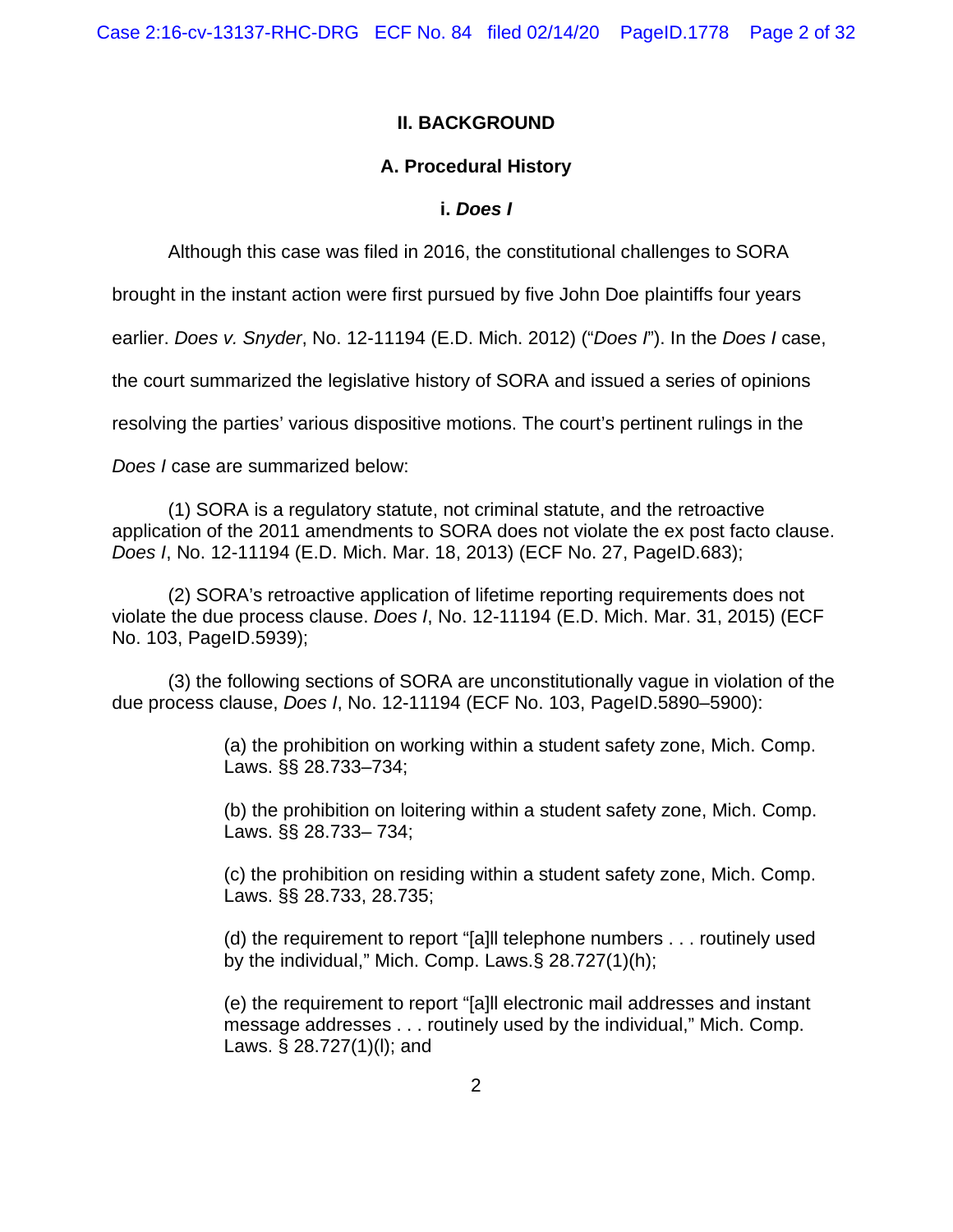(f) the requirement to report "[t]he license plate number, registration number, and description of any motor vehicle, aircraft, or vessel . . . regularly operated by the individual," Mich. Comp. Laws. § 28.727(1)(j);

(4) SORA violates the due process clause by imposing strict liability for violations, and the statute must be read as imputing a knowledge requirement. *Does I*, No. 12-11194 (E.D. Mich. Mar. 31, 2015) (ECF No. 103, PageID.5907–09);

(5) the following sections of SORA violate the First Amendment, *Does I*, No. 12- 11194 (E.D. Mich. Mar. 31, 2015) (ECF No. 103, PageID.5927–29; ECF No. 118, PageID.6029):

> (a) the requirement "to report in person and notify the registering authority . . . immediately after . . . [t]he individual . . . establishes any electronic mail or instant message address, or any other designations used in internet communications or postings," Mich. Comp. Laws. § 28.725(1)(f);

(b) the requirement to report "[a]ll telephone numbers . . . routinely used by the individual," Mich. Comp. Laws. § 28.727(1)(h);

(c) the requirement to report "[a]ll electronic mail addresses and instant message addresses . . . routinely used by the individual," Mich. Comp. Laws. § 28.727(1)(l);

(d) the retroactive incorporation of the lifetime registration's requirement to report "[a]ll electronic mail addresses and instant message addresses assigned to the individual . . . and all login names or other identifiers used by the individual when using any electronic mail address or instant messaging system," Mich. Comp. Laws. § 28.727(1)(i).

Both Plaintiffs and Defendants appealed the court's rulings. *Does #1-5 v. Snyder*,

834 F.3d 696 (6th Cir. 2016). The Sixth Circuit's decision focused on only Plaintiffs' ex

post facto claim. The Circuit held that SORA imposes punishment and that the

retroactive application of SORA's 2006 and 2011 amendments is unconstitutional. *Id*. at

706. This decision effectively vacated the above-listed first and second rulings of this

court but arguably relegated to dicta the remainder of this court's rulings. Importantly,

and as explained in more depth below, the Sixth Circuit did not find that only certain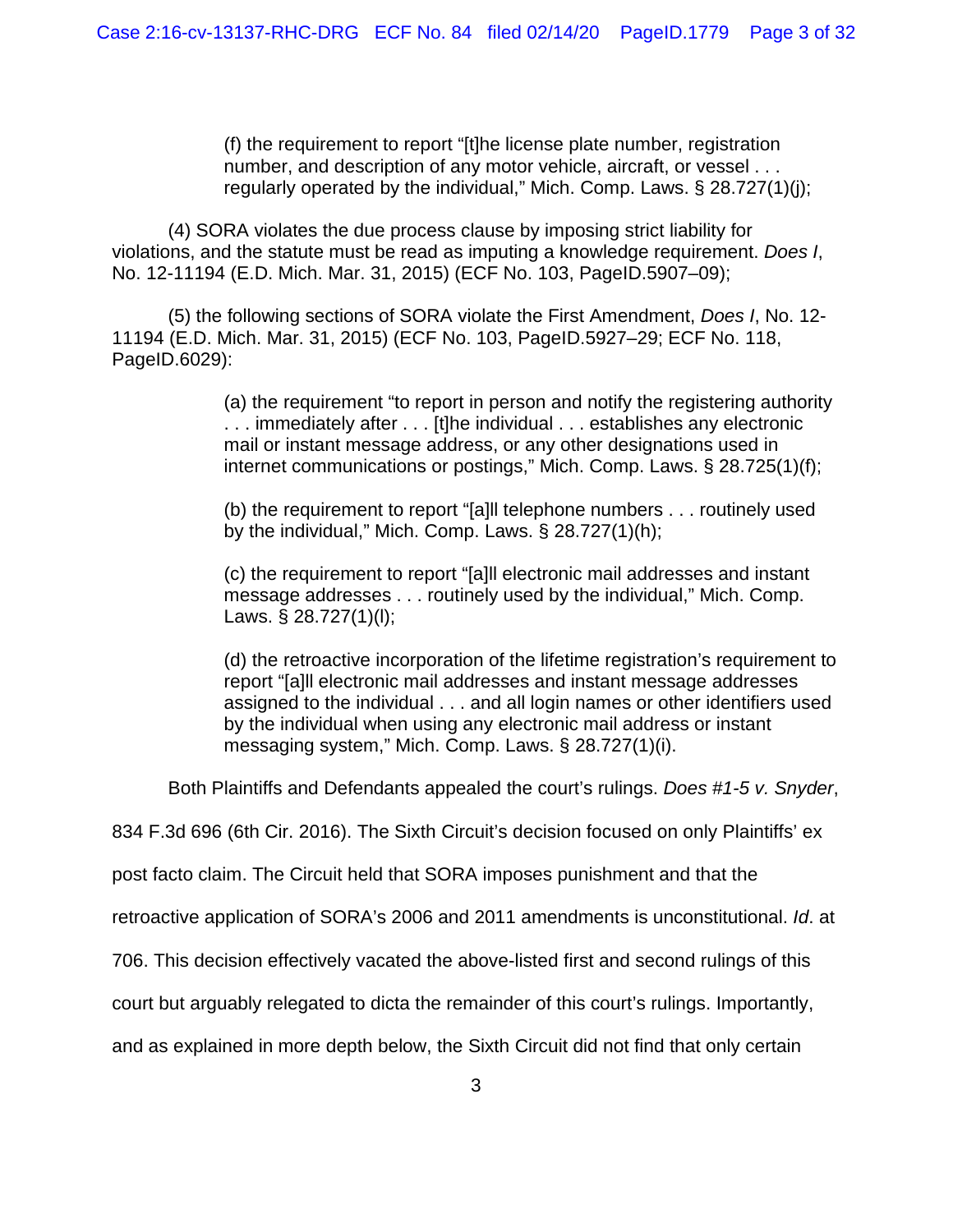portions of the 2006 and 2011 amendments were unconstitutional; the court broadly invalidated the amendments and held that "[t]he retroactive application of SORA's 2006 and 2011 amendments to Plaintiffs is unconstitutional, and it must therefore cease." *Does #1-5*, 834 F.3d at 706.[1](#page-3-0) The Sixth Circuit remanded *Does I* for the entry of judgment consistent with its decision, and the Supreme Court denied Defendants' petition for certiorari. *Snyder v. John Does #1-5*, 138 S. Ct. 55 (2017).

On remand, this court entered a stipulated final judgment that declared the "retroactive application of Michigan's Sex Offenders Registration Act's (SORA) 2006 and 2011 amendments violates the Ex Post Facto Clause of the U.S. Constitution." *Does I*, No. 12-11194 (E.D. Mich. Jan. 26, 2018) (ECF No. 153, PageID.6514.) The court also enjoined Defendants from enforcing the 2006 and 2011 amendments against the plaintiffs. (*Id*.)

#### **B.** *Does II*

Days after the Sixth Circuit's decision in *Does I*, six John Doe Plaintiffs filed a class action complaint before this court challenging the constitutionality of SORA. *John Doe et al. v. Snyder*, No. 16-13137 (E.D. Mich.) ("*Does II*"). The claims in *Does II* are, at their core, the same constitutional challenges raised by the individual plaintiffs in *Does I*. The *Does II* second amended complaint contains four claims:

(1) a due process challenge based on vagueness to the following provisions SORA:

(a) the prohibition on working within a student safety zone, Mich. Comp. Laws. §§ 28.733–734;

<span id="page-3-0"></span><sup>1</sup> *See infra* Part IV.A.1.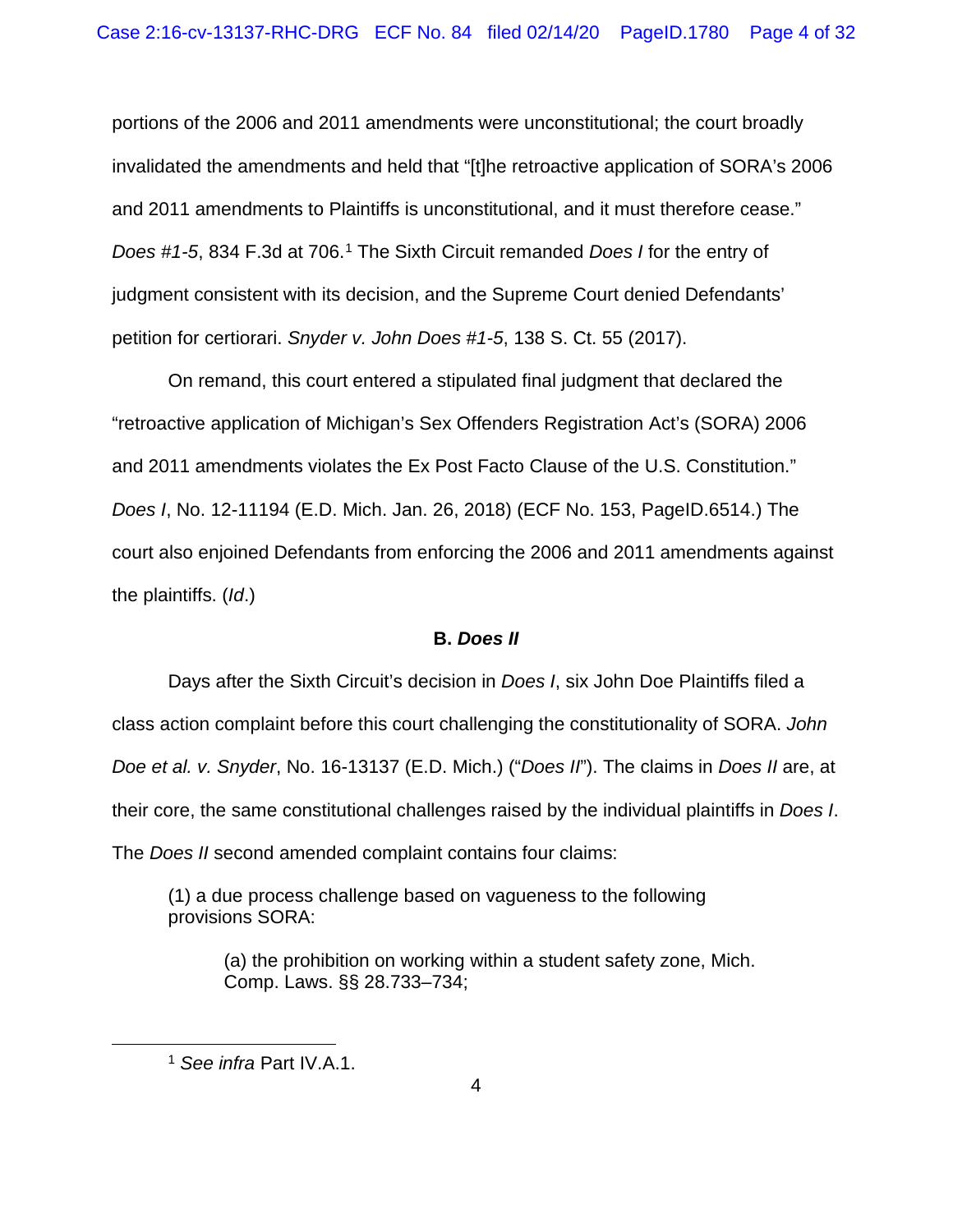(b) the prohibition on loitering within a student safety zone, Mich. Comp. Laws. §§ 28.733–734;

(c) the prohibition on residing within a student safety zone, Mich. Comp. Laws. §§ 28.733, 28.735;

(d) the requirement to report "[a]ll telephone numbers . . . routinely used by the individual, Mich. Comp. Laws. § 28.727(1)(h);

(e) the requirement to report "[a]ll electronic mail addresses and instant message addresses . . . routinely used by the individual," Mich. Comp. Laws. § 28.727(1)(l); and

(f) the requirement to report "[t]he license plate number, registration number, and description of any motor vehicle, aircraft, or vessel . . . regularly operated by the individual," Mich. Comp. Laws. § 28.727(1)(j).

(2) a due process challenge based on SORA's imposition of a strict liability scheme for violations of the act;

(3) a First Amendment challenge based on:

(a) the requirement "to report in person and notify the registering authority . . . immediately after . . . [t]he individual . . . establishes any electronic mail or instant message address, or any other designations used in internet communications or postings," Mich. Comp. Laws. § 28.725(1)(f); and

(b) the retroactive incorporation of the lifetime registration's requirement to report "[a]ll electronic mail addresses and instant message addresses assigned to the individual . . . and all login names or other identifiers used by the individual when using any electronic mail address or instant messaging system," Mich. Comp. Laws. § 28.727(1)(i); and

(4) an ex post facto challenge based on Defendants' continued enforcement of the 2006 and 2011 amendments.

(ECF No. 34, PageID.384–87.)

In September 2018, the court entered a stipulated order certifying the class under

Federal Rule of Civil Procedure 23(b)(2). (ECF No. 46.) The certified class is comprised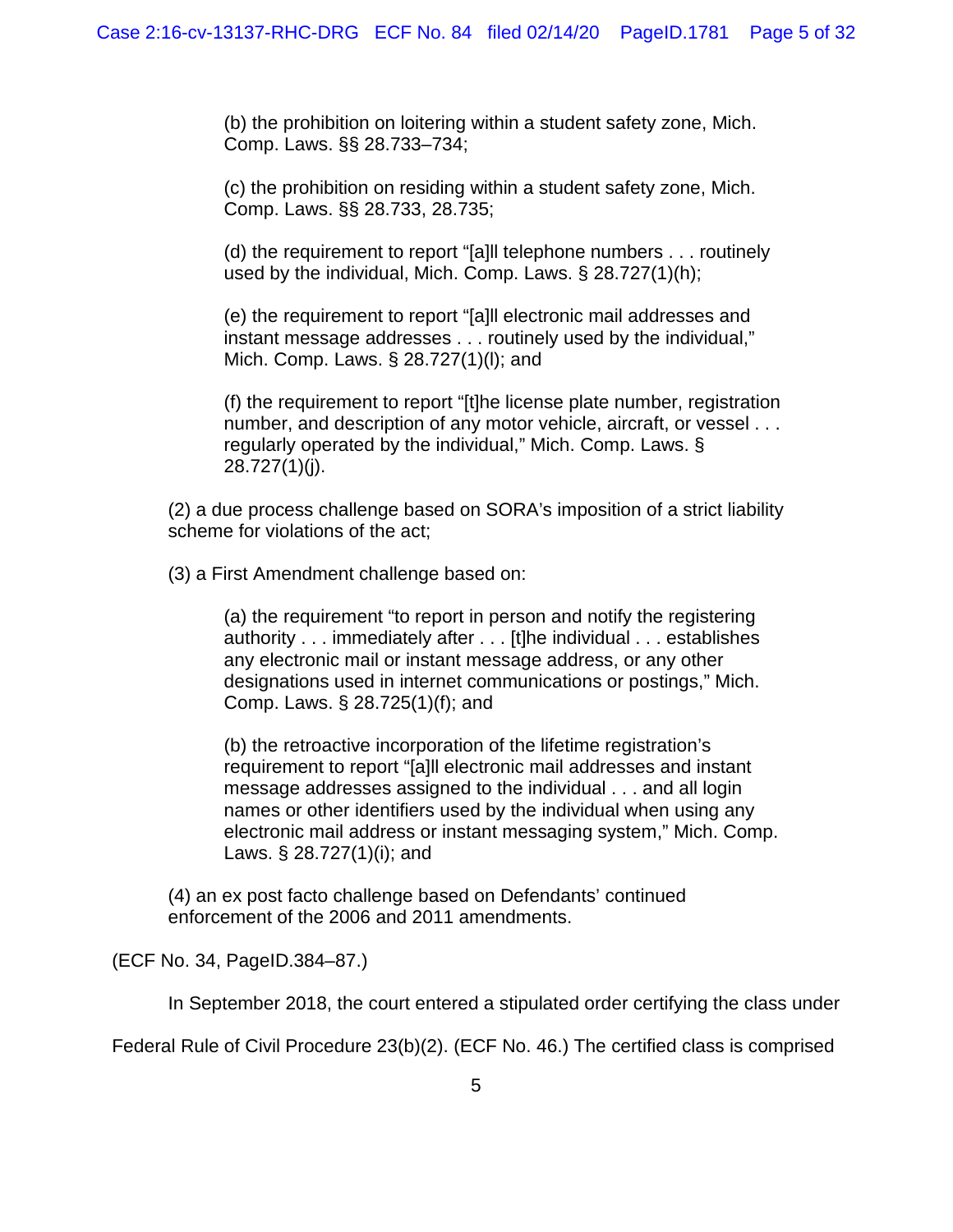of a primary class and two subclasses. Plaintiffs define the primary class as all people who are or will be subject to registration under SORA. The primary class seeks relief on Count I (vagueness); Count II (strict liability) and Count III (First Amendment). (EFC No. 46, PageID.693.) The subclasses seek relief on Count IV (ex post facto) and are defined as follows:

(1) The "pre-2006 ex post facto subclass" is defined as members of the primary class who committed their offense or offenses requiring registration before January 1, 2006, and who have committed no registrable offense since.

(2) The "2006-2011 ex post facto subclass" is defined as members of the primary class who committed their offense or offenses requiring registration on or after January 1, 2006, but before April 12, 2011, and who have committed no registrable offense since.

(*Id*.)

In July 2018, Plaintiffs moved for partial summary judgment on the ex post facto claim on behalf of the subclasses. Plaintiffs requested declaratory and injunctive relief but deferred for later briefing the question of whether SORA's amendments are severable. (ECF No. 40.) While this motion was pending, the parties agreed to focus their resources on legislative reform, rather than litigating severability. At the joint request of the parties, the court repeatedly adjusted the briefing schedule to aid in the parties' attempts to engage in legislative negotiations. (ECF Nos. 41, 44, 45, 47, 51,

54.)

In May 2019, the court entered a stipulated order granting declaratory relief for Plaintiffs, holding that the 2006 and 2011 amendments were unconstitutional as applied to the ex post facto subclasses. (ECF No. 55.) The court deferred ruling on the issues of injunctive relief and the severability of the 2006 and 2011 amendments for 90 days "[i]n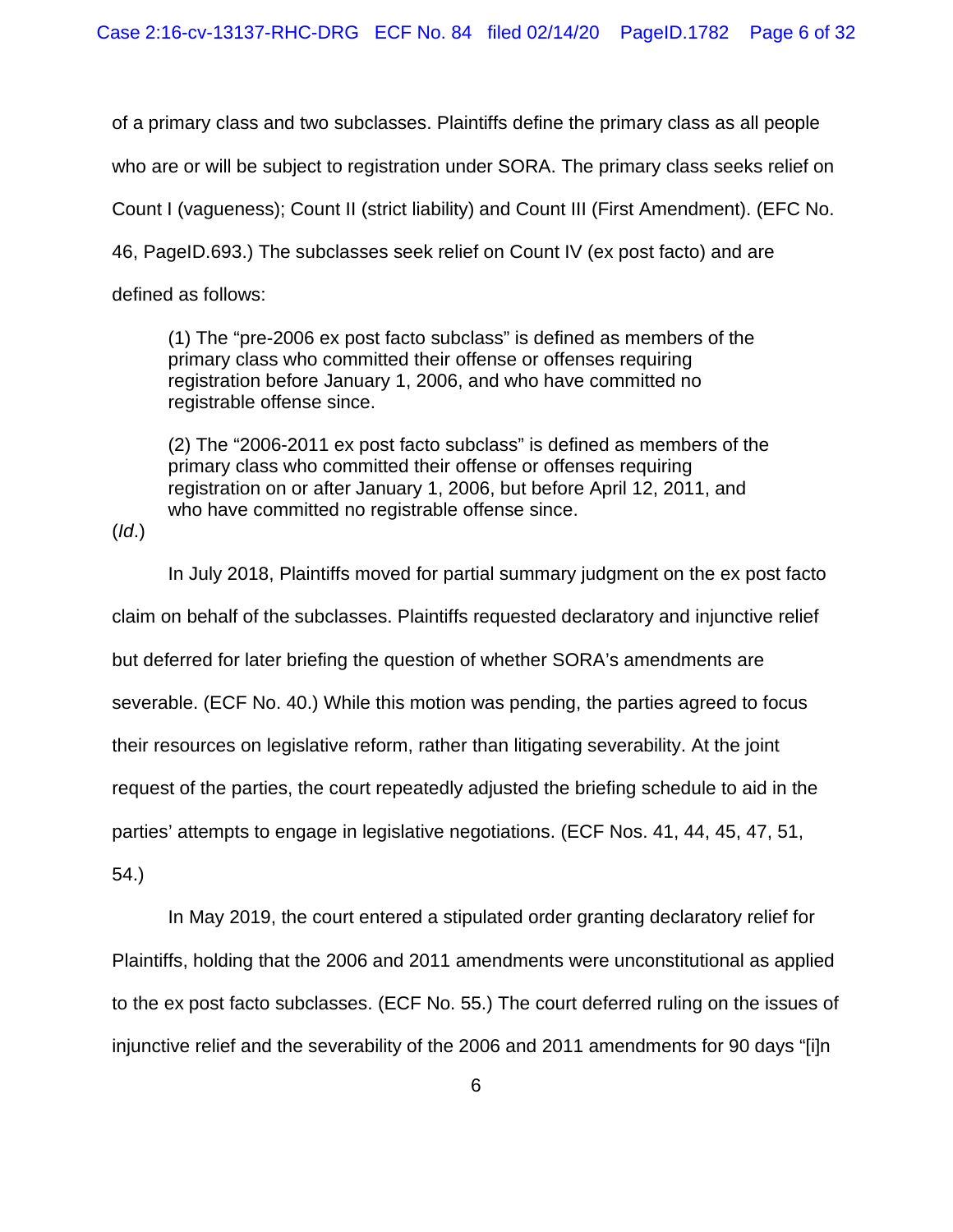order to avoid interfering with the Michigan legislature's efforts to address the *Does I* decisions and their findings of constitutional deficiencies with SORA." (ECF No. 55, PageID.783.) Information presented by Plaintiffs' counsel at oral argument indicates that while the briefing schedule was stayed, the parties engaged in several apparently substantial discussions with "stakeholders" and legislative staff, which resulted in draft legislation. Counsel reported that the parties were hopeful that discussions would continue and culminate in the passage of new legislation, but for reasons unknown to the court, those discussions ended with no replacement legislation in place. Consequently, Plaintiffs exercised their option of seeking relief in returning to court, and the court issued a revised briefing schedule. (ECF No. 60.)

In September 2019, Plaintiffs filed a refreshed motion for partial summary judgment addressing the severability of the amendments to SORA and injunctive relief for their ex post fact claim. (ECF No. 62.) Several months passed, and Plaintiffs filed a motion for partial summary judgment on behalf of the primary class related to their remaining constitutional claims (vagueness, First Amendment, strict liability). Both motions have now been fully briefed, were argued before this court, and will be addressed in this opinion.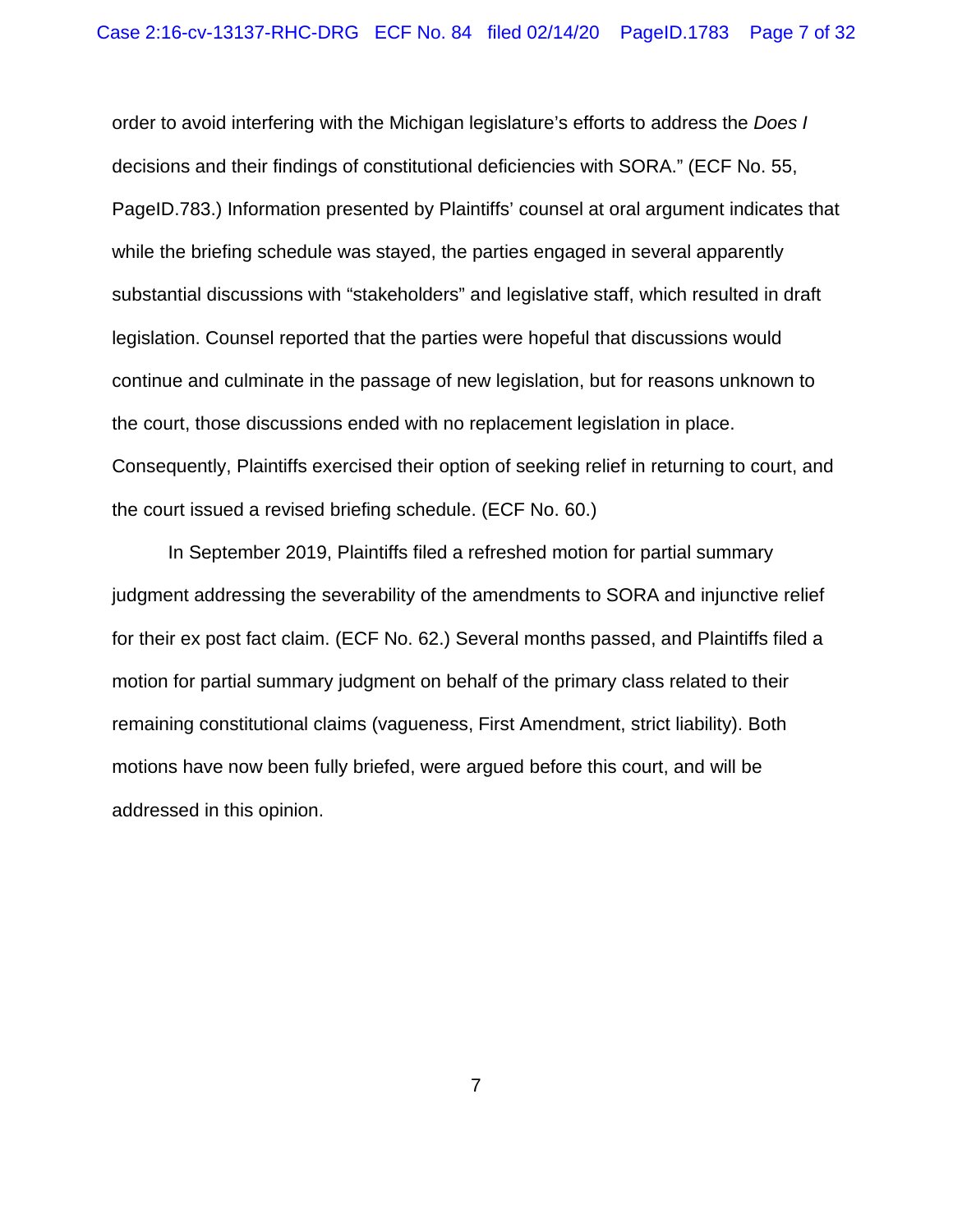# **B. Related Michigan Supreme Court Case**

Defendants' briefs point to and rely upon an appeal in a criminal case now before

the Michigan Supreme Court, *People v. Betts*, No. 14-8981 (Mich.). [2](#page-7-0) *Betts* involves a

criminal defendant who challenges his conviction for failing to register under SORA.

Defendant/Appellant Betts was convicted in 1994 for the crime subjecting him to SORA

registration.[3](#page-7-1) The Michigan Supreme Court granted leave to appeal and issued a

briefing order directing the parties to address the following issues:

(1) whether the requirements of the Sex Offenders Registration Act (SORA), MCL 28.721 et seq., taken as a whole, amount to "punishment" for purposes of the Ex Post Facto Clauses of the Michigan and United States Constitutions;

(2) if SORA, as a whole, constitutes punishment, whether it became punitive only upon the enactment of a certain provision or group of provisions added after the initial version of SORA was enacted;

(3) if SORA only became punitive after a particular enactment, whether a resulting ex post facto violation would be remedied by applying the version of SORA in effect before it transformed into a punishment or whether a different remedy applies;

(4) if one or more discrete provisions of SORA, or groups of provisions, are found to be ex post facto punishments, whether the remaining

<span id="page-7-0"></span><sup>&</sup>lt;sup>2</sup> Although Plaintiffs' initial brief also mentioned a possible, related case pending before the Sixth Circuit, *Lewis v. Whitmer*, No. 18-1912 (6th Cir.) (ECF No. 62, PageID.816), Plaintiffs did not discuss it during oral argument. The *Lewis* case carries no precedential weight in the instant matter because the Sixth Circuit's docket shows that the case was recently remanded to district court at the joint request of the parties. *See Lewis v. Whitmer*, No. 18-1912, Joint Mot. for Limited Remand (6th Cir. Jan. 27, 2020) (ECF No. 35); Order for Joint Mot. to Remand (6th Cir. Jan. 28, 2020) (ECF No. 36.)

<span id="page-7-1"></span><sup>&</sup>lt;sup>3</sup> The court obtained the date of the defendant's offense from the publicly available registration database. Michigan Public Sex Offender Registry, *Mich. State Police*,http://www.icrimewatch.net/offenderdetails.php?OfndrID=1996102&AgencyID=55 242, (last visited Jan. 24, 2020).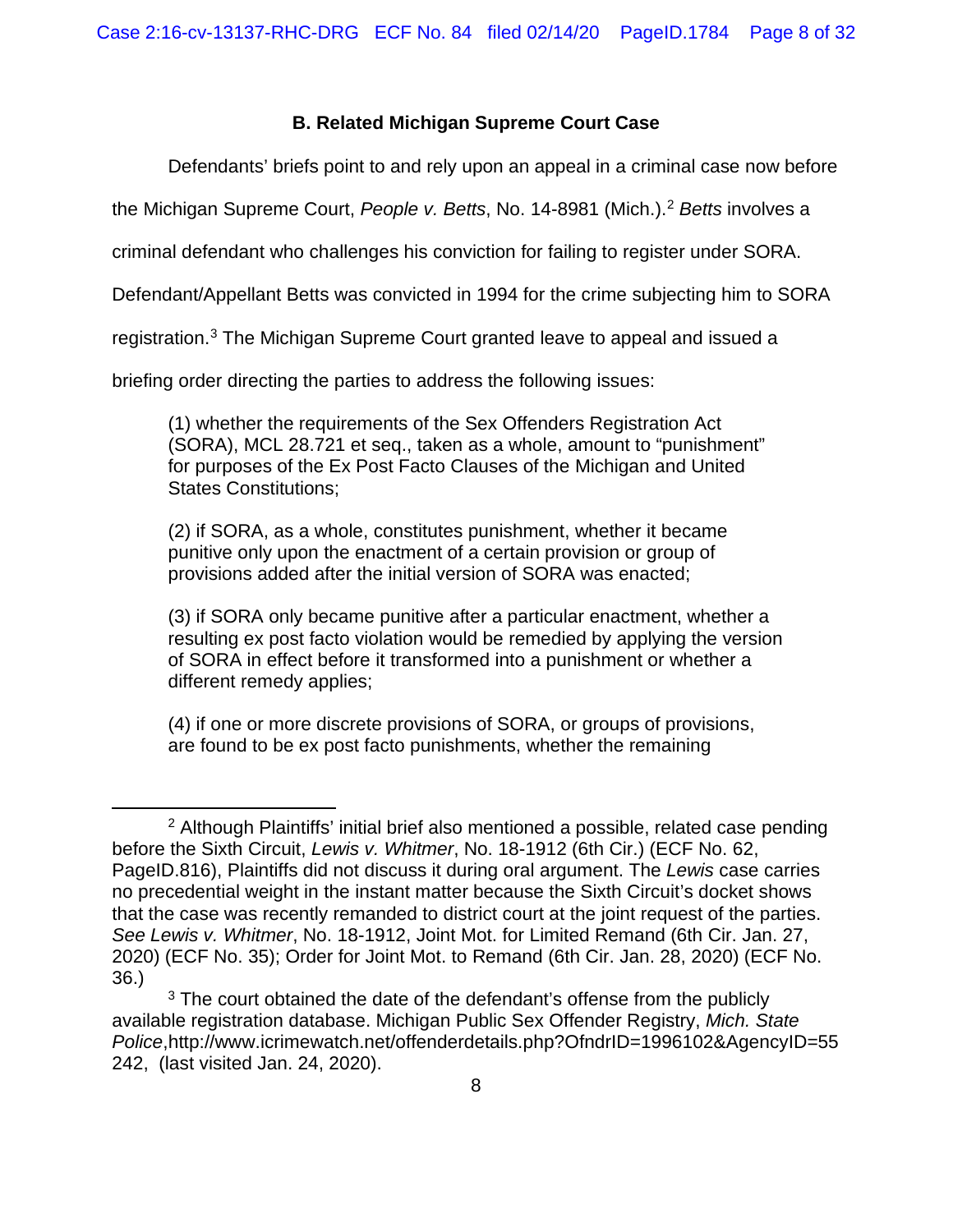provisions can be given effect retroactively without applying the ex post facto provisions;

(5) what consequences would arise if the remaining provisions could not be given retroactive effect; and

(6) whether the answers to these questions require the reversal of the defendant's conviction pursuant to MCL 28.729 for failure to register under SORA.

(ECF No. 66-2, PageID.979–80.)

### **III. STANDARD**

Plaintiffs move for declaratory and injunctive relief on behalf of the ex post facto subclasses on their ex post facto claim and move for partial summary judgment on behalf of the primary class on their remaining constitutional claims.

Summary judgment is appropriate when there exists no dispute of material fact and the moving party demonstrates entitlement to judgment as a matter of law. Fed. R. Civ. P. 56(a). In evaluating a motion for summary judgment, the court considers all evidence, and all reasonable inferences flowing therefrom, in the light most favorable to the nonmoving party. *Moran v. Al Basit LLC*, 788 F.3d 201, 204 (6th Cir. 2015). The court may not make credibility determinations or weigh the evidence presented in support or opposition to a motion for summary judgment; only the finder of fact can make such determinations. *Laster v. City of Kalamazoo*, 746 F.3d 714, 726 (6th Cir. 2014).

The movant has the initial burden of showing—pointing out—the absence of a genuine dispute as to any material fact; i.e., "an absence of evidence to support the nonmoving party's case." *See Celotex Corp. v. Catrett*, 477 U.S. 317, 323, 325 (1986).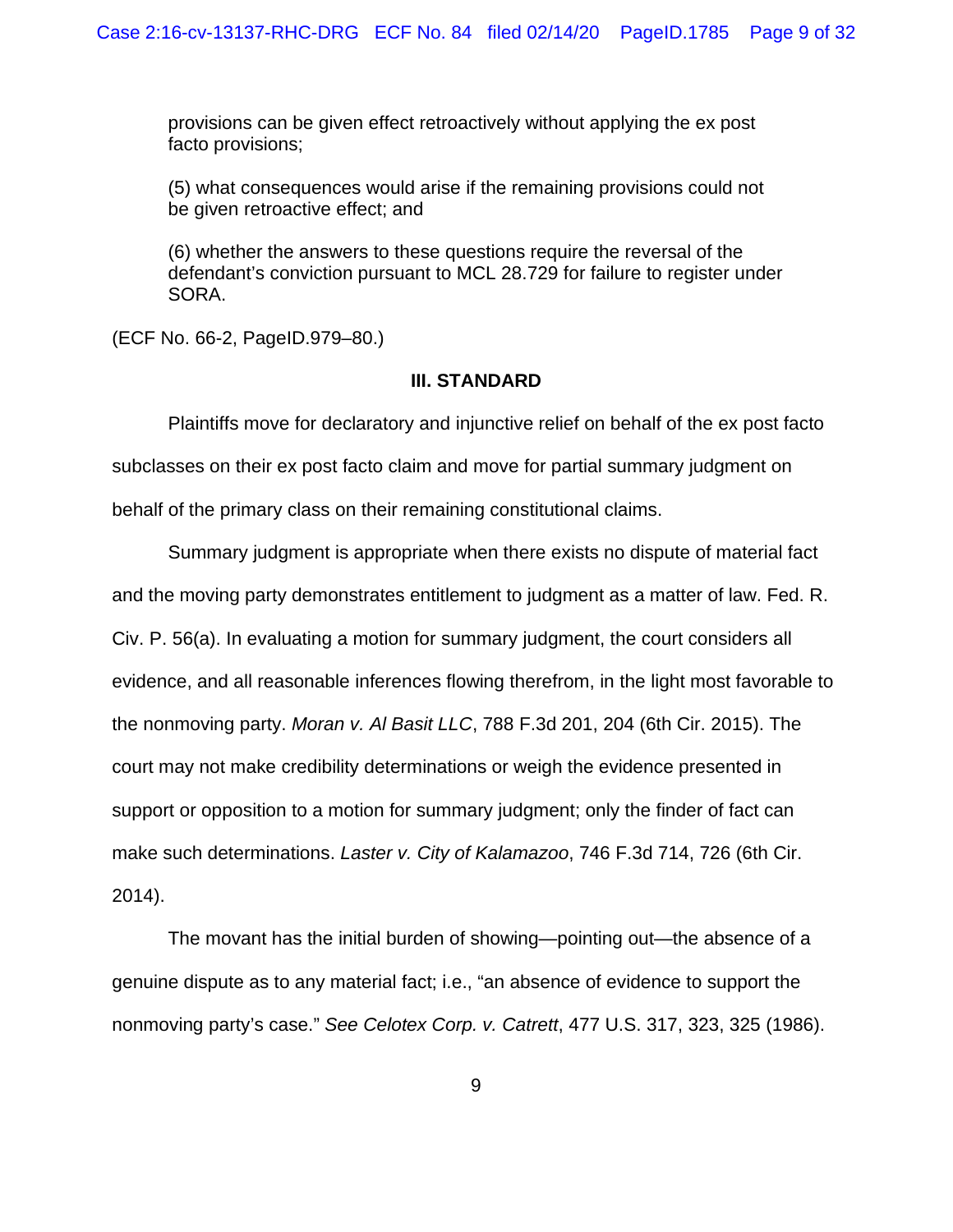The burden then shifts to the nonmoving party to set forth enough admissible evidence to raise a genuine issue of material fact for trial. *Laster*, 746 F.3d at 726 (citing *Celotex Corp*., 477 U.S. at 324). A genuine issue exists "if the evidence is such that a reasonable jury could return a verdict for the nonmoving party." *Liberty Lobby*, 477 U.S. at 248; *Williams v. AT&T Mobility Servs. LLC*, 847 F.3d 384, 391 (6th Cir. 2017). Not all factual disputes are material. A fact is "material" for purposes of summary judgment when proof of that fact would establish or refute an essential element of the claim "and would affect the application of the governing law to the rights of the parties." *Rachells v. Cingular Wireless Employee Servs., LLC*, 732 F.3d 652, 660 (6th Cir. 2013).

#### **IV. DISCUSSION**

The court begins by addressing the claim pursued by the ex post facto subclasses and then turns to the remaining claims brought on behalf of the primary class. Finally, the court will address the issue of Defendants' obligation to provide notice of this decision to class members, law enforcement, and prosecutors.

#### **A. Ex Post Facto Claim (Count IV)**

Plaintiffs argue that the Sixth Circuit broadly held in *Does I* that the 2006 and 2011 amendments to SORA violate the ex post facto clause and cannot be applied, in whole, to members of the ex post facto subclasses. Plaintiffs ask this court to find that the 2006 and 2011 amendments to SORA are not severable and to permanently enjoin Defendants from enforcing SORA against members of the ex post facto subclasses. Defendants do not dispute that members of the ex post facto subclasses are entitled to injunctive relief but argue that this court should certify the issue of the severability,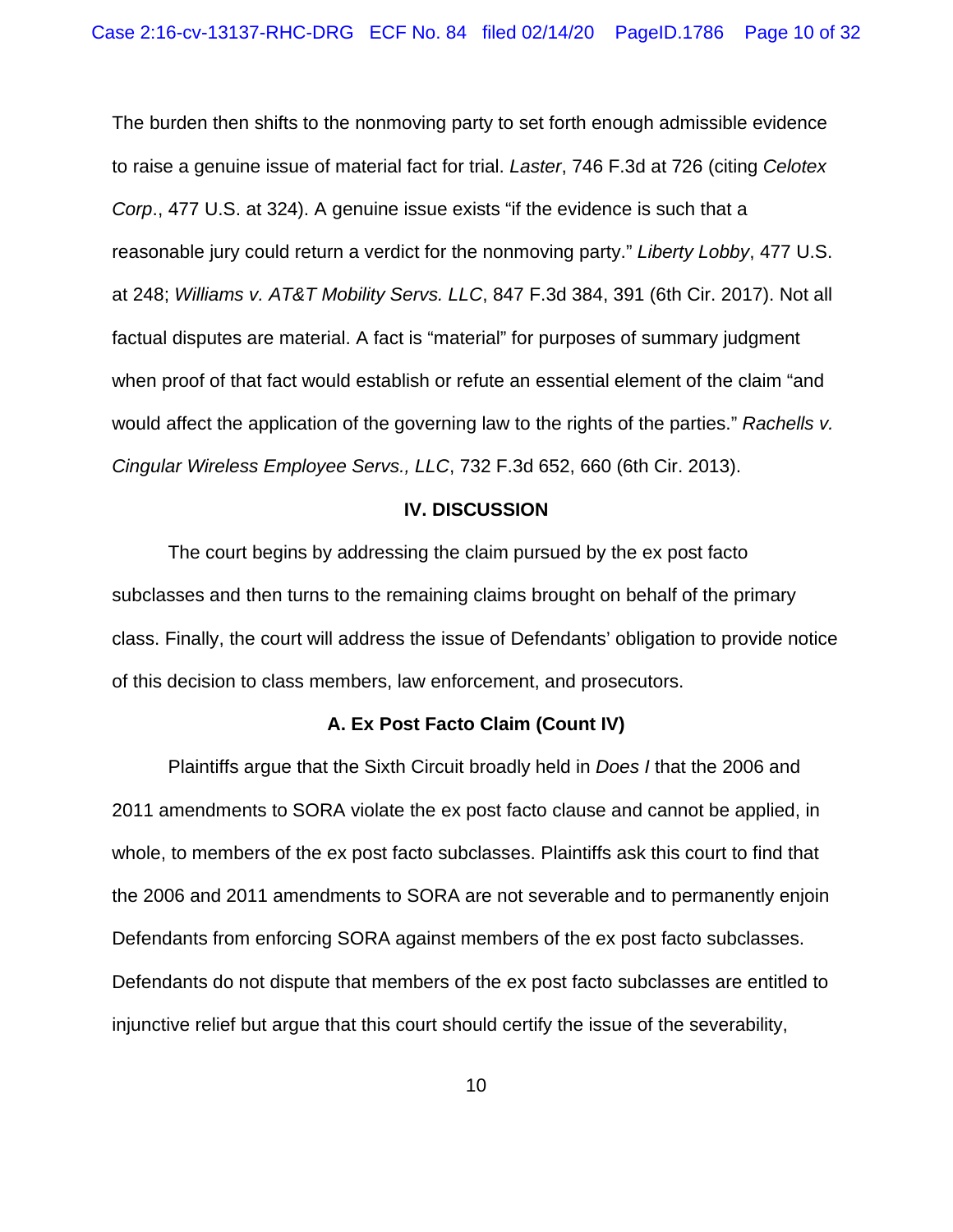passing it to the Michigan Supreme Court for final determination. Defendants contend that certification is necessary to avoid the possibility of inconsistent judgments because the Michigan Supreme Court will soon address in the *Betts* case "the very questions posed by the Plaintiffs in their motion." (ECF No. 66, PageID.951.) In the alternative, Defendants argue that the 2011 amendments are severable from SORA because in *Does I*, the Sixth Circuit declared unconstitutional only portions of the amendments.

#### **1. Scope of** *Does I* **Decision**

The court begins by clarifying the scope of the Sixth Circuit's holding in *Does I*. Defendants argue that the Sixth Circuit declared unconstitutional only certain portions of the amendments of SORA, specifically those portions of the amendments which sweep more broadly than SORA's federal analog, the Sex Offender Registration and Notification Act ("SORNA"). Defendants' position, implying as it does that the Sixth Circuit tailored its ruling to coincide with SORNA, relies heavily on the supposed intent of the Michigan legislature to bring SORA into compliance with SORNA in passing the 2011 amendments. A large problem with Defendants' argument, however, is that the Sixth Circuit does not so much as mention SORNA in its opinion.

The Sixth Circuit's expansive ruling in *Does I* declared that "[t]he retroactive application of SORA's 2006 and 2011 amendments to Plaintiffs is unconstitutional, and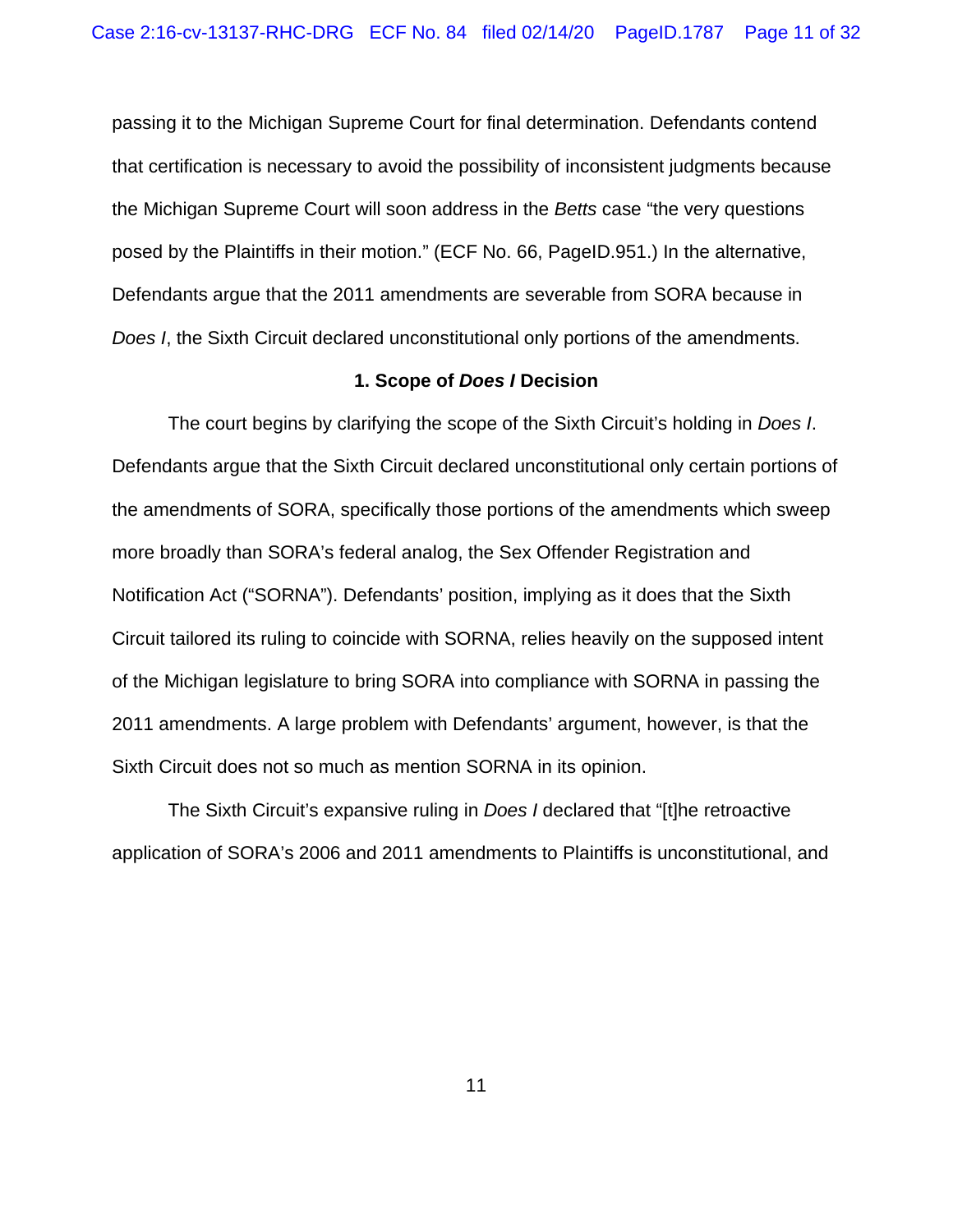it must therefore cease." *Does I*, 834 F.3d at 706. [4](#page-11-0) Defendants contend that the Sixth Circuit's finding of unconstitutionality should be limited to SORA's exclusion zones, inperson reporting requirements, and maintenance of a public registration website because these provisions of SORA extend beyond the requirements of SORNA. (ECF No. 66, PageID.965–67.) But the court is confident that the Sixth Circuit would have at least mentioned SORNA and referenced specific provisions of the act if it had meant to limit its holding in the manner described by Defendants. Instead, it addressed the aggregate impact of the 2006 and 2011 amendments, making no distinction between particular provisions. In fact, the court specifically declined to address the plaintiffs' remaining constitutional challenges to SORA because "none of the contested provisions may now be applied to the plaintiffs in this lawsuit, and anything [the court] would say on those other matters would be dicta." *Does I*, 834 F.3d, at 706.

On remand, this court entered judgment consistent with Sixth Circuit's ruling, declaring that the "retroactive application of the Michigan's Sex Offenders Registration Act's (SORA) 2006 and 2011 amendments violates the Ex Post Facto Clause of the U.S. Constitution." *Does I*, No. 12-11194 (E.D. Mich. Jan. 26, 2018) (ECF No. 153, PageID.6514.) This court cannot now impose additional limits to the Sixth Circuit's decision and must read *Does I* as broadly—and quite clearly—invalidating all portions of

<span id="page-11-0"></span><sup>4</sup> To the extent that this court's opinion in *Cain v. Michigan, et al.*, No. 19-cv-10243 (E.D. Mich. June 5, 2019) suggests the opposite result, the court now clarifies its position that the Sixth Circuit's holding relates to the entirety of the 2006 and 2011 amendments. In *Cain*, the court's primary rational for denying the plaintiff's request for preliminary injunction was that the plaintiff, as a member of the mandatory *Does II* class, could not obtain individual injunctive relief while the class litigated its constitutional claims.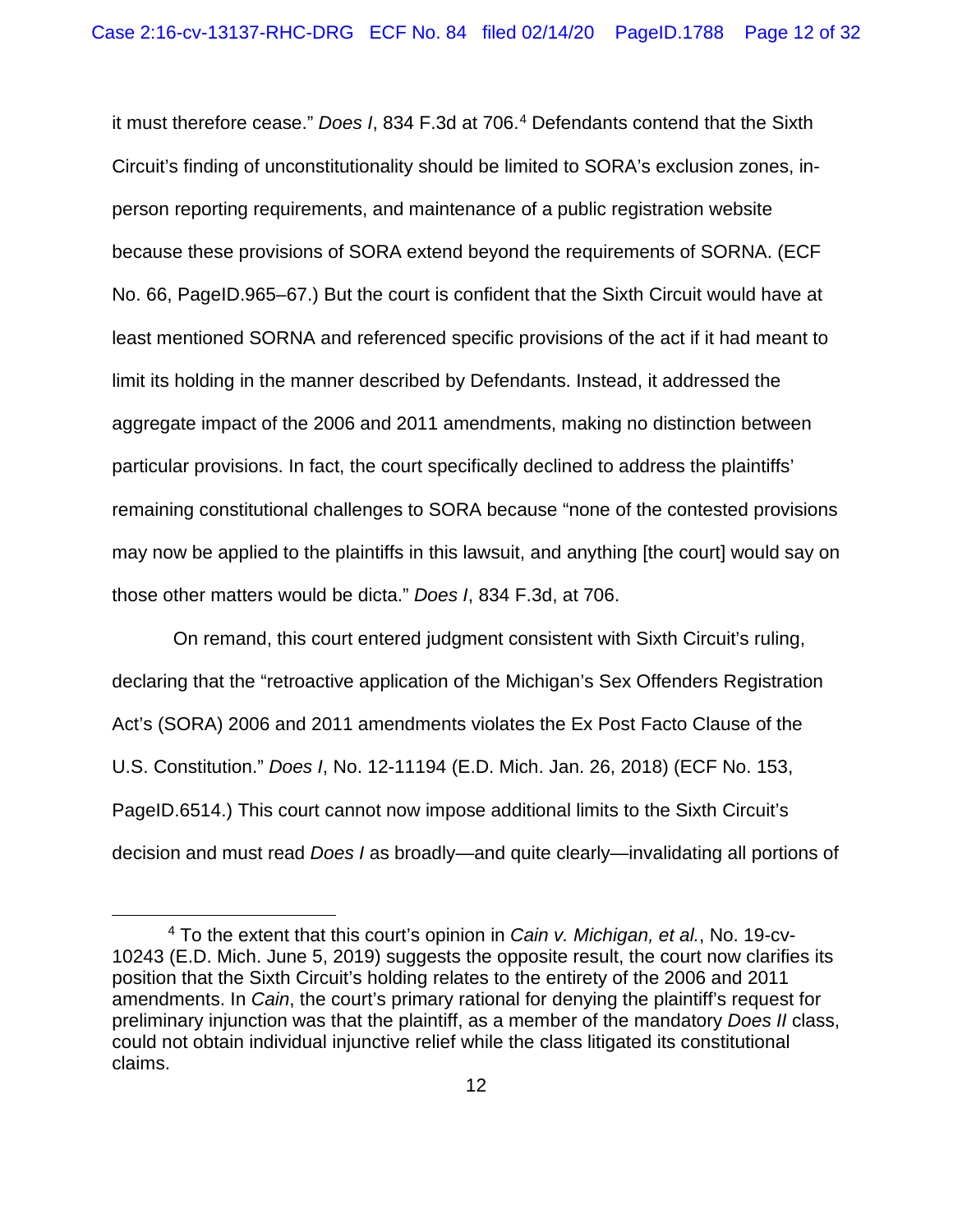the 2006 and 2011 amendments as applied to the members of the ex post facto subclasses. With this point of clarification in mind, the court turns to the issues of certification and the severability of SORA's amendments.

### **2. Certification to Michigan Supreme Court**

The briefing on the issue of severability focuses on the 2011 amendments<sup>[5](#page-12-0)</sup> to SORA, which comprise roughly half of the statute. (ECF No. 62-2, PageID.841–62.) The parties dispute whether the 2011 amendments are severable, meaning whether the amendments are so intertwined with the statute that removing them renders incomprehensible the entirety of SORA. Plaintiffs argue that the 2011 amendments are not severable and that SORA must be declared null and void as applied to members of the ex post facto subclasses. Defendants respond that the Michigan Supreme Court, not this court, should determine the issue of the severability and urge this court to certify the question. Defendants suggest that certification is appropriate because the Michigan Supreme Court will soon rule on SORA's severability in *People v. Betts*, No. 14-8981 (Mich.). In the alternative, Defendants argue that the amendments are severable.

Eastern District of Michigan Local Rule 83.40 provides the standard for certifying an issue to a state court:

(a) Upon motion or after a hearing ordered by the Judge sua sponte, the Judge may certify an issue for decision to the highest Court of the State

<span id="page-12-0"></span><sup>&</sup>lt;sup>5</sup> At the hearing, the parties agreed that the 2006 amendments were severable. The court's analysis— like the parties' briefs—will focus on the severability of the 2011 amendments because if the 2011 amendments cannot be severed, SORA cannot apply to *any* members of the ex post facto subclasses, including registrants whose crimes subjecting them to registration were committed before the enactment of the 2006 amendments. *See infra* Part IV.A.3.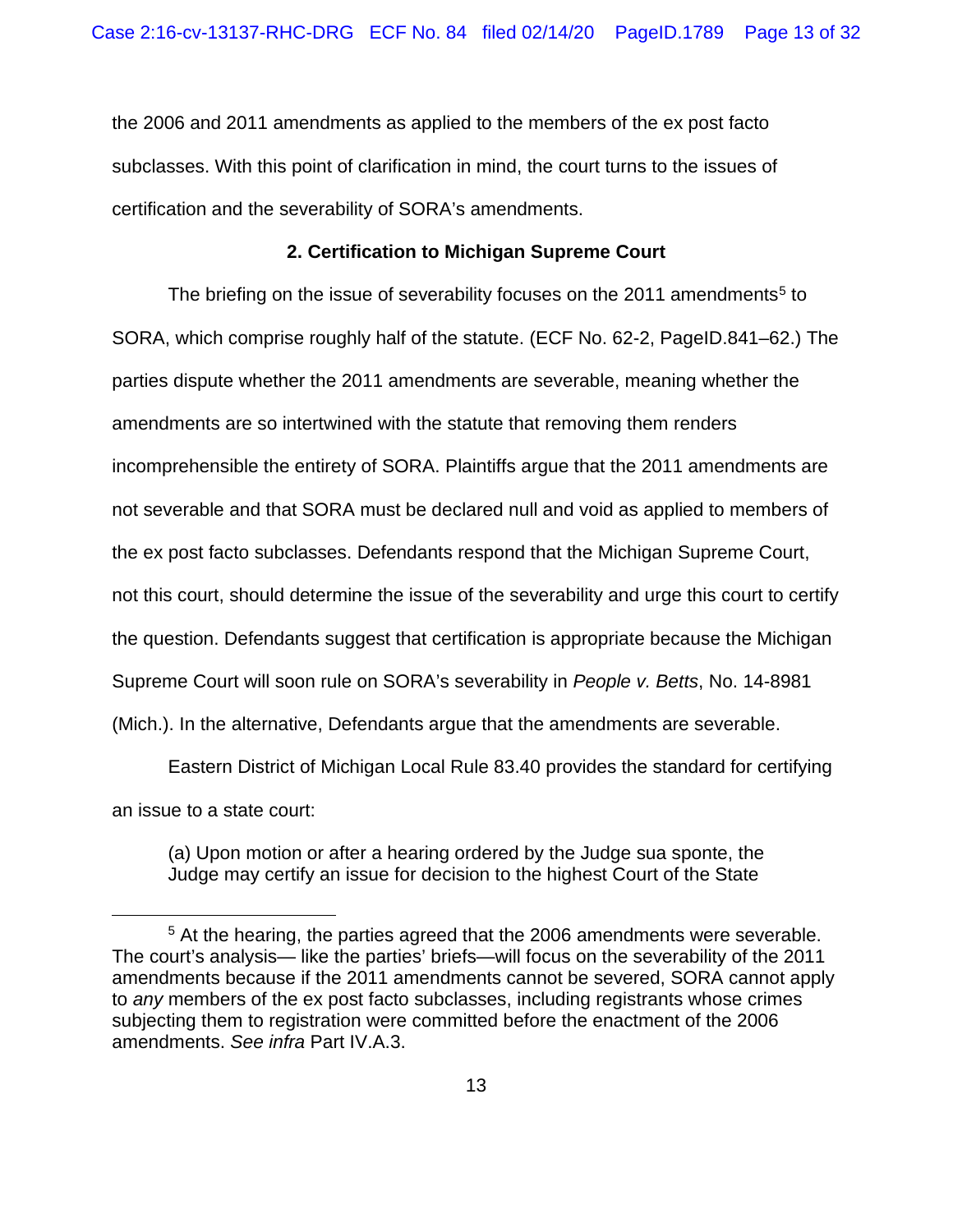whose law governs its disposition. An order of certification shall be accompanied by written findings that:

(1) the issue certified is an unsettled issue of State law, and

(2) the issue certified will likely control the outcome of the federal suit, and

(3) certification of the issue will not cause undue delay or prejudice.

Such order shall also include citation to precedent, statutory or court rule authority authorizing the State Court involved to resolve certified questions.

(b) In all such cases, the order of certification shall stay federal proceedings for a fixed time which shall be subsequently enlarged only upon a showing that such additional time is required to obtain a State Court decision and is not the result of dilatory actions on the part of the litigants.

(c) In cases certified to the Michigan Supreme Court, in addition to the findings required by this Rule, the United States District Court shall approve an agreed statement of facts which shall be subsequently transmitted to the Michigan Supreme Court by the parties as an appendix to briefs filed therein.

E.D. Mich. L.R. 83.40.

"Whether to utilize a state court's certification procedure is a matter within

the discretion of the court and is 'most appropriate when the question is new and

state law is unsettled.'" *State Auto Prop. & Cas. Ins. Co. v. Hargis*, 785 F.3d 189,

194 (6th Cir. 2015). Additionally, "the appropriate time for a party to seek

certification of a state-law issue is before, not after, the district court has resolved

the issue." *Id*. Upon review of the parties' briefs and arguments, the court cannot

make the necessary findings required by Rule 83.40 to certify the issue of

severability to the Michigan Supreme Court.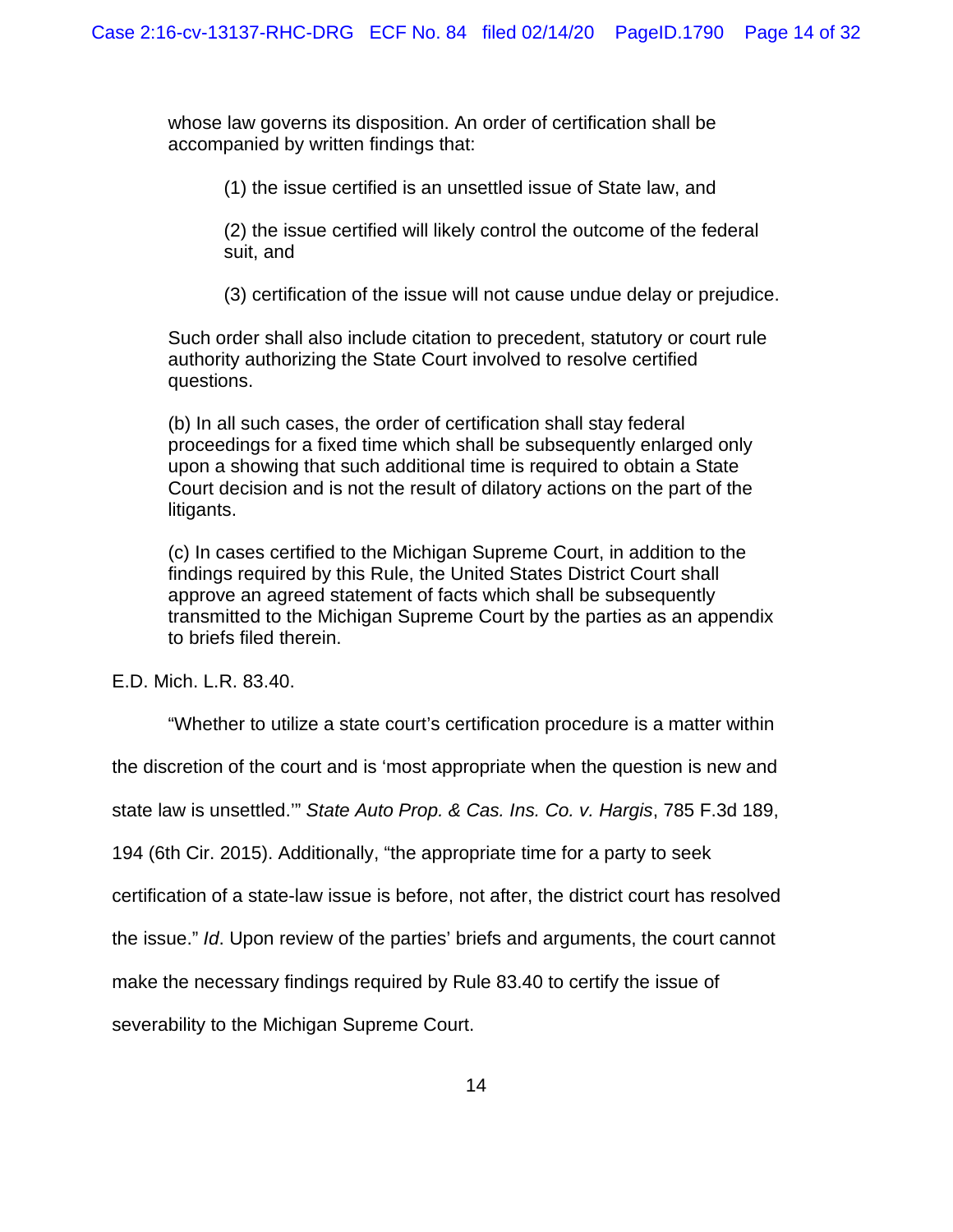*First*, the question of severability is not "an unsettled issue of state law." E.D. Mich. LR 83.40(a)(1). Although "[s]tate law governs the question of severability," *Memphis Planned Parenthood, Inc. v. Sundquist*, 175 F.3d 456, 466 (6th Cir. 1999), the state of Michigan has clearly defined law on severability. *See infra* Part IV.A.3. Michigan's existing severability law presents this court with "a reasonably clear and principled course . . . to follow." *Pennington v. State Farm Mut. Auto. Ins. Co.*, 553 F.3d 447, 450 (6th Cir. 2009). And as Plaintiffs correctly observe, "[w]hile Michigan courts have not precisely addressed severability of the 2011 SORA amendments, '[t]he state court need not have addressed the exact question, so long as well-established principles exist to govern a decision.' *State Auto Prop. & Cas. Ins. Co. v. Hargis*, 785 F.3d 189, 194 (6th Cir. 2015)." (ECF No. 62, PageID. 827–28.)

To the extent Defendants argue that the severability of SORA's 2011 amendments is a novel question of state law because the Michigan Supreme Court granted leave to appeal in *Betts*, such argument misses the mark because the issues in *Betts* are not identical to the remaining questions of law in this case. Before the *Betts* court can reach the topic of severability, it must first address threshold issues of state constitutional law which the Sixth Circuit has already answered at the federal level, namely whether SORA amounts to punishment and can be applied retroactively. *Does I*, 834 F.3d at 705–06. The Michigan Supreme Court is not bound by the Sixth Circuit's rulings in *Does I* and may come to different conclusions based on Michigan's constitution. For example, as Plaintiffs observe, the Michigan Supreme Court may reach a narrower decision than the Sixth Circuit and decide that SORA became punishment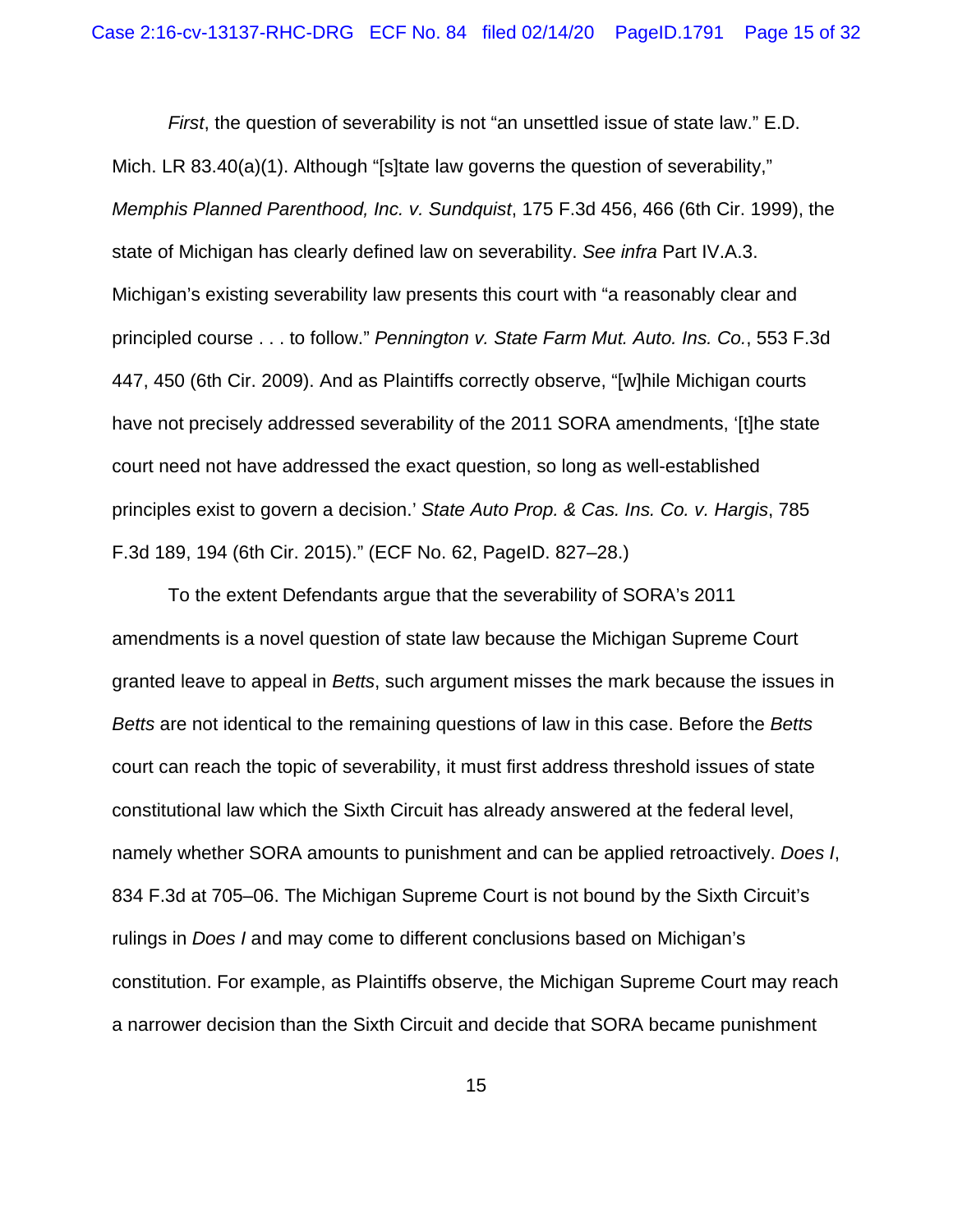after the 1997 amendments. In that case, the court would then address whether the 1997 amendments are severable. The "novel" question of state law at issue in *Betts* whether SORA amounts to punishment—is no longer a relevant question to *this* court at this stage in the case. Should the Michigan Supreme Court reach the issue of severability in *Betts*, the court will simply apply Michigan's clearly established severability law. This court need not wait for that possibility to occur. This court is capable of applying established Michigan severability law in this case.<sup>[6](#page-15-0)</sup>

*Second*, certification will not "control the outcome" of this case because the severability of the 2011 amendments is but one facet of one of Plaintiffs' four separate claims. Even though Defendants do not present any new arguments on Plaintiffs' non ex post facto claims, a determination by the Michigan Supreme Court on severability will not resolve the lingering questions of injunctive relief in this case.

*Third*, certification will cause additional, and undue, delay and prejudice to Plaintiffs. Three and a half years have passed since the *Does I* ruling. Certification would further draw out these proceedings for an indeterminate period of time while: (1) the parties prepare the statement required by E.D. Mich. LR 83.40(c), (2) the parties

<span id="page-15-0"></span><sup>6</sup> Should the *Betts* court reach the issue of the of severability of the 2011 amendments *and* that ruling runs somehow contrary to this court's determination, this court can modify its judgment to conform with *Betts. See* Fed. R. Civ. Pro. 60(b). When the court raised with Defendants at the hearing the feasibility of amending the judgment in this case to conform with a possible, adverse judgment from the *Betts'* court, Defendants asserted that amending the judgment would require the expenditure of additional judicial resources. Near the eight-year mark in this combined litigation, the court is not much daunted by the prospect of expending *additional* judicial resources . . . as the court put it at argument, that horse has left the barn. In sum, Defendants offered no legal justification for why amendment under Rule 60 would not be appropriate.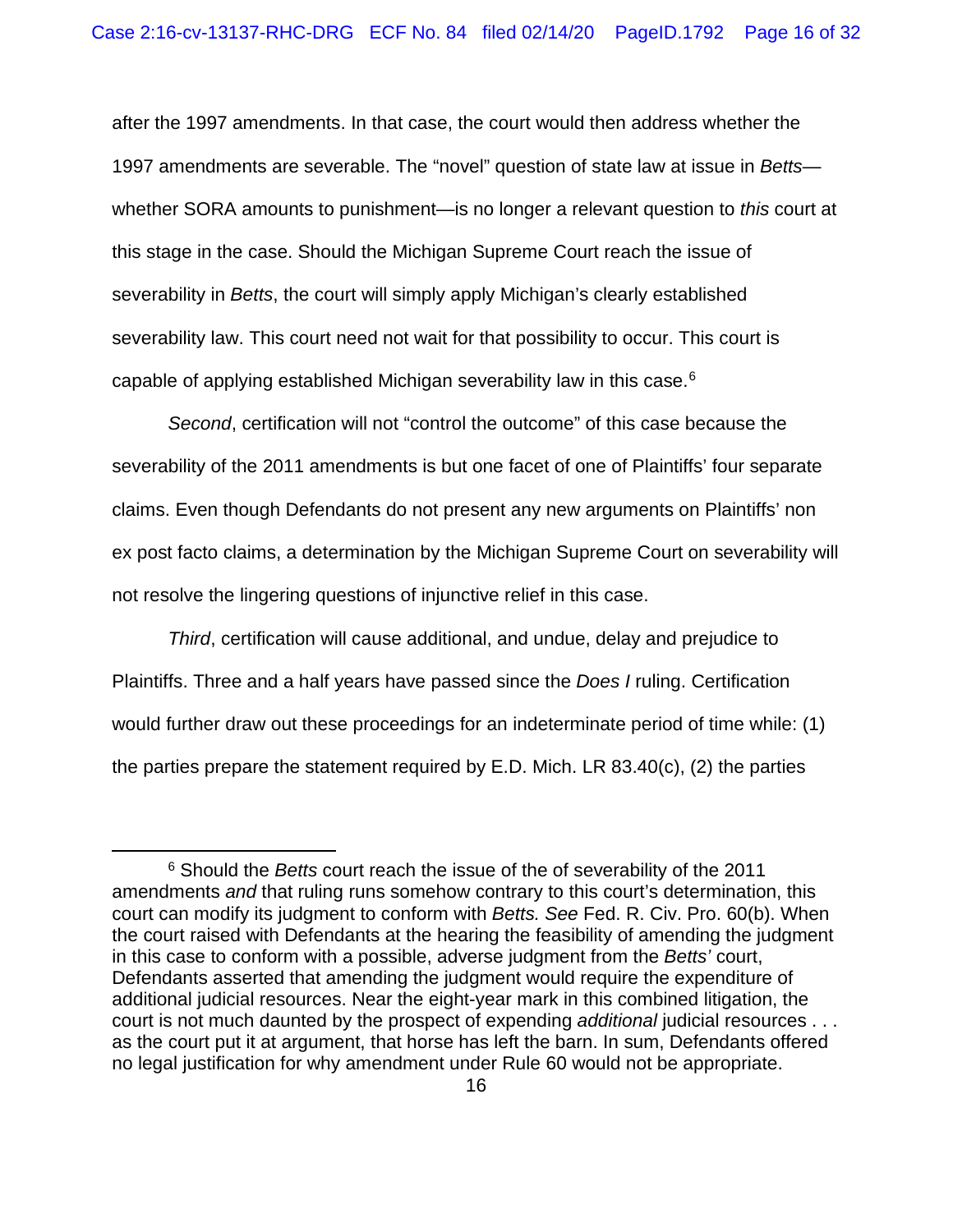brief and argue the issue of certification for the Michigan Supreme Court, (3) the Michigan Supreme Court decides whether to accept the certified question, Mich. Ct. R. 7.308(A)(2), (4) the Michigan Supreme Court issues a merits opinion, and (5) the parties return to this court and relitigate any remaining issues, particularly injunctive relief. Given the clarity of Michigan law on severability, the age of this case, and the ongoing violation of Plaintiffs' rights, the additional delay inevitably brought on by the certification process is unwarranted and inappropriate. *See Valls v. Allstate Ins. Co.,* 919 F.3d 739, 744 (2d Cir. 2019) (declining certification partly due to the "inevitable burdens on the parties relating to the cost and delay"); *Florida ex rel. Shevin v. Exxon Corp.*, 526 F.2d 266, 275 (5th Cir. 1976) (explaining that in the context of certification, "delay that is not absolutely necessary should be avoided," especially when a case is already several years old); *Montgomery v. Gore Mutual Insurance Co.*, 2019 WL 5303749 (E.D. Mich. 2019) (Drain, J.) (denying certification, in part, to avoid further delay in the two-year-old case). The court will decline to certify the question of the severability of SORA's 2011 amendments and will turn to the merits of the parties' severability arguments.

#### **3. Severability of the 2011 Amendments**

Michigan law governs the question of severability. *Memphis Planned Parenthood, Inc.*, 175 F.3d at 466. "The general rule favors severability." *Blank v. Dep't of Corr.,* 122, 611 N.W.2d 530, 539 (Mich. 2000). For a statute to be severable, "the valid portion of the statute must be independent of the invalid sections, forming a complete act within itself." *Pletz v. Sec'y of State*, 336 N.W.2d 789, 808 (Mich. Ct. App. 1983). In determining the severability of a statute, the court should first consider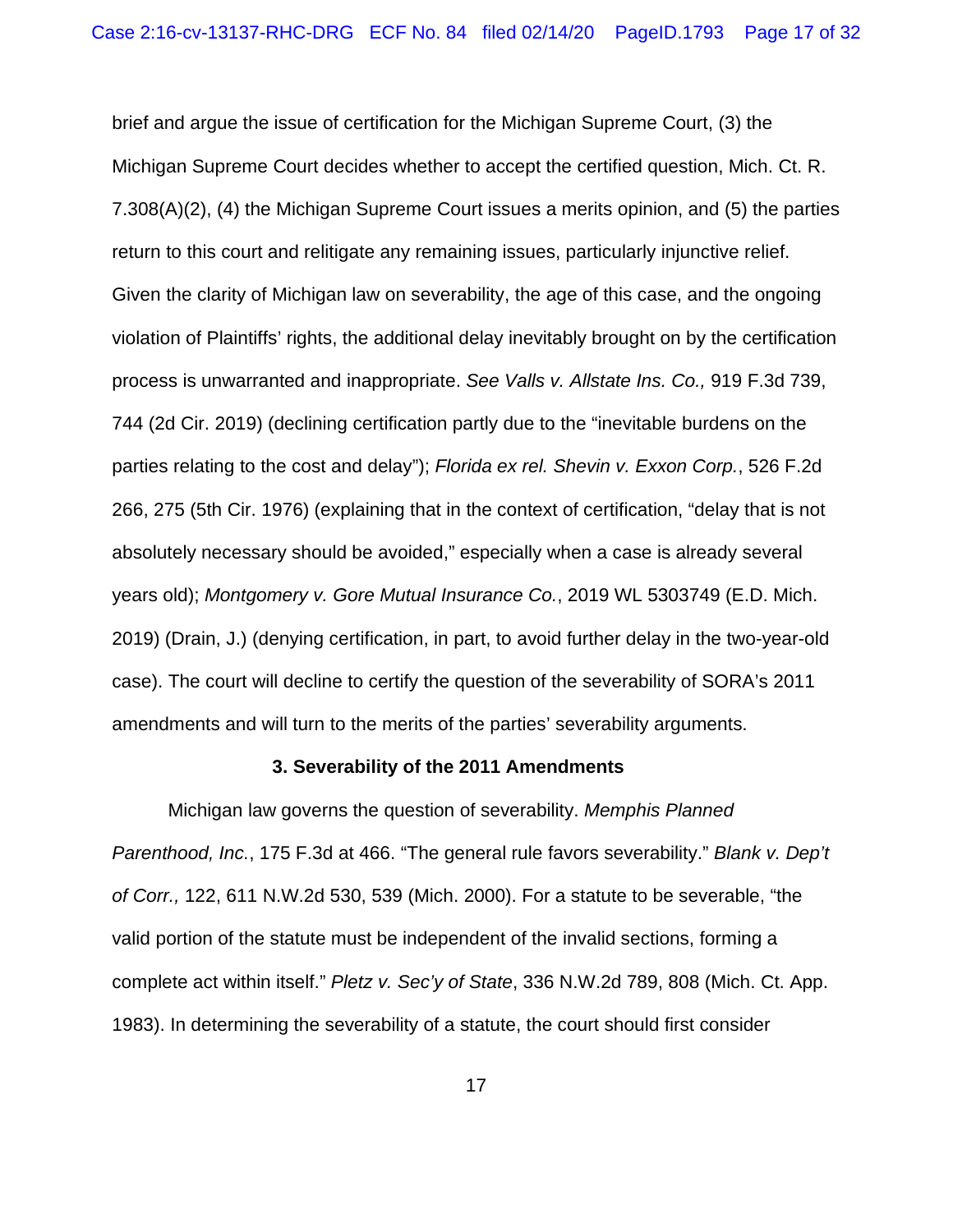whether "the Legislature expressed that the provisions at issue were not to be severed from the remainder of the act." *Blank v. Dep't of Corr.,* 122, 611 N.W.2d at 540. If not, the court must then determine whether the "unconstitutional portions are so entangled with the others that they cannot be removed without adversely affecting the operation of the act." *Blank*, 611 N.W.2d at 540.

The statutory text of SORA contains no severability clause.<sup>[7](#page-17-0)</sup> However, the Michigan Legislature has adopted a general severability clause applicable to all

statutes:

In the construction of the statutes of this state the following rules shall be observed unless such construction would be inconsistent with the manifest intent of the legislature, that is to say: If any portion of an act or the application thereof to any person or circumstances shall be found to be invalid by a court, such invalidity shall not affect the remaining portions or applications of the act which can be given effect without the invalid portion or application . . . , and to this end acts are declared to be severable.

Mich. Comp. Laws § 8.5. Under this framework, the court concludes that the 2011

amendments to SORA are not severable.

The highlighted version of SORA attached as an exhibit to Plaintiffs' motion

shows that the 2011 amendments permeate nearly every section of the statute, most

problematically the definition section of the act related to the tier classification system.

(ECF No. 62-2, PageID.841–862.) It is fair to say that the 2011 amendments almost

entirely rewrote the statute. Removing the deeply ingrained 2011 amendments renders

<span id="page-17-0"></span><sup>7</sup> Although Mich. Comp. Laws. § 28.728(8) provides that if the public availability of SORA information is declared unconstitutional, the website must be revised accordingly, such instructions do not amount to a severability clause for the statute as a whole.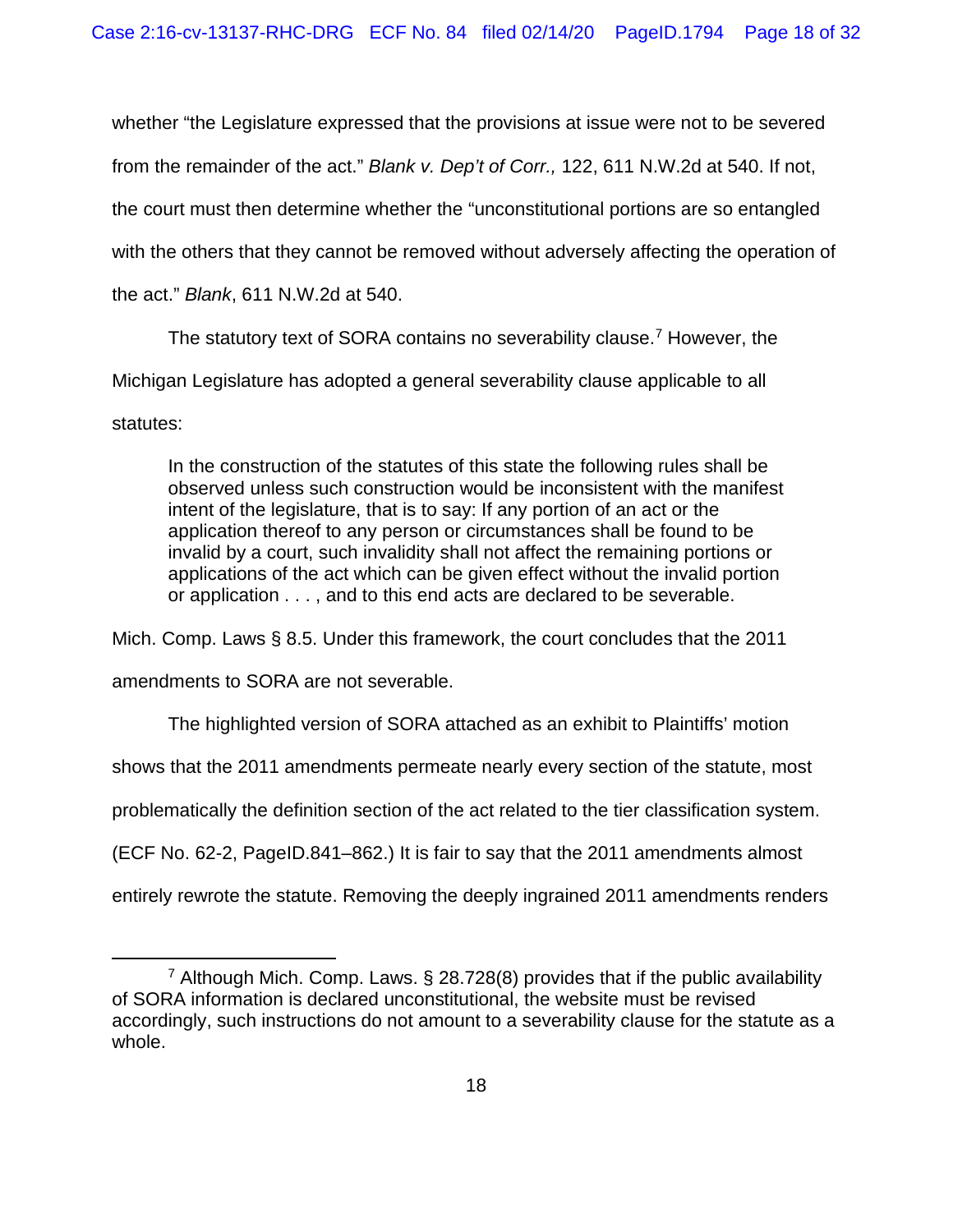the statute, as Plaintiffs' aptly describe, a "nonsensical alphabet soup" of sentence

fragments.[8](#page-18-0) (ECF No. 62, PageID.821.) The 2011 amendments "are not like a collection

(1) An individual required to be registered under this act shall and notify the having jurisdiction where his or her residence or domicile is located after:

(a) individual changes or vacates his or her residence domicile

(5) after either of the following occurs, the department of corrections shall notify the local law enforcement agency or sheriff's department having jurisdiction over the area to which the individual is transferred or the department post of the transferred residence or domicile of an individual required to be registered under this act:

(a) The individual is transferred to a community residential program.

(b) The individual is transferred into a correctional facility of any kind, including a correctional camp or work camp.

(6) An individual required to be registered under this act shall and notify the before he or she changes his or her domicile or residence to another state. The individual shall indicate the new state and, if known, the new address. The department shall update the registration and compilation databases and promptly notify the appropriate law enforcement agency and any applicable sex or child offender registration authority in the new state

(8) If the probation or parole of an individual required to be registered under this act is transferred to another state or an individual required to be registered under this act is transferred from a state correctional facility to any correctional facility or probation or parole in another state, the department of corrections shall promptly notify the department and the appropriate law enforcement agency and any applicable sex or child offender registration authority in the new state. The department shall update the registration and compilation databases.

(9) An individual registered under this act shall comply with the

<span id="page-18-0"></span><sup>&</sup>lt;sup>8</sup> Encountering the resulting fragmented product induces in the reader a reaction of "Wait . . . what?" Take as one of many examples § 28.725 of SORA. That section is meant to describe "Conditions requiring individual to report in person and provide notice to registering authority; release of incarcerated individual; notice; compliance." With the 2011 amendments excised it would read as follows: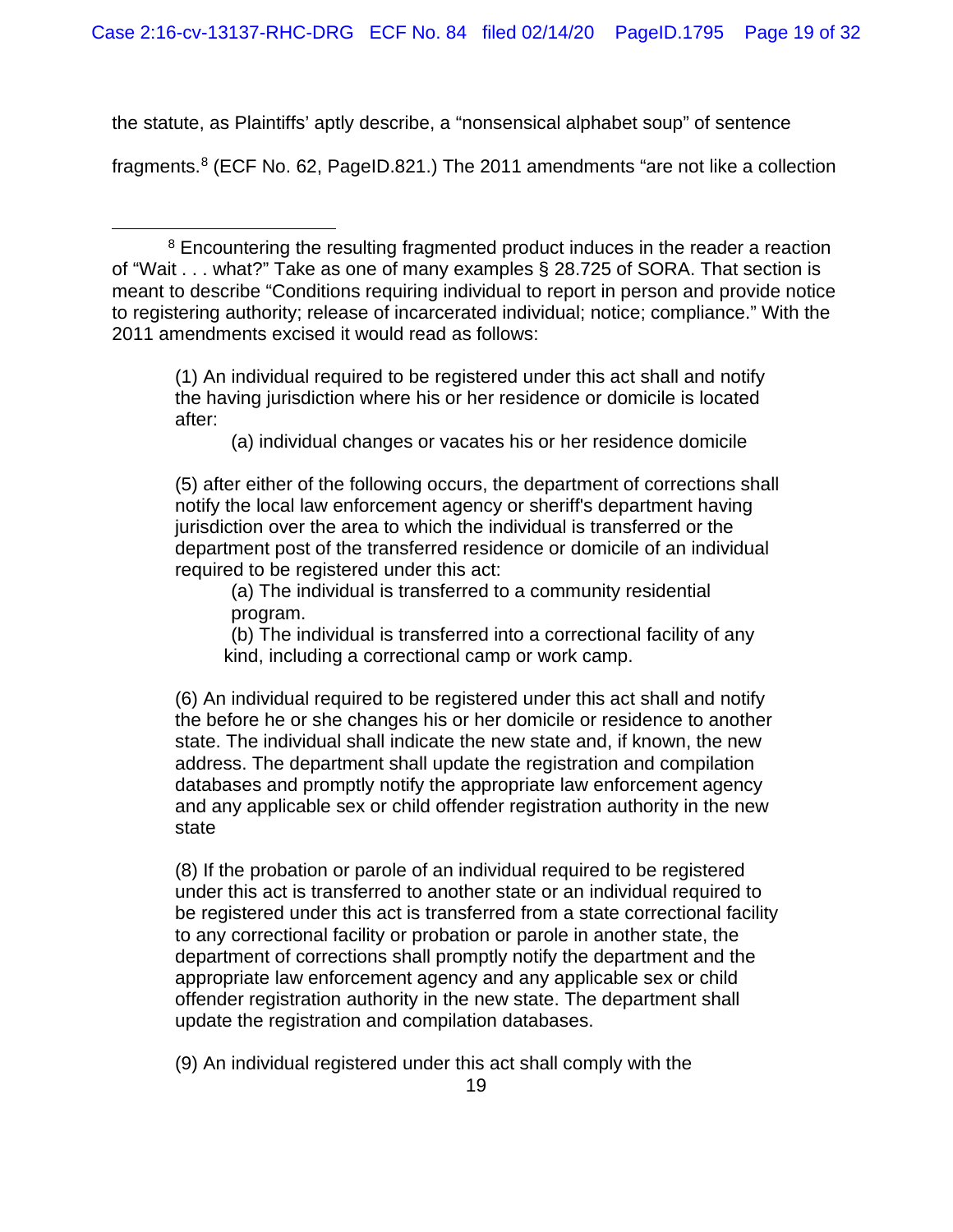of bricks, some of which may be taken away without disturbing the [provisions that existed before], but rather are like the interwoven threads constituting the warp and woof of a fabric, one set of which cannot be removed without fatal consequences to the whole." *Carter v. Carter Coal Co.*, 298 U.S. 238, 315 (1936) (striking down the Bituminous Coal Conservation Act). Without the 2011 amendments, SORA registrants and law enforcement officials have no guidance for *who* must register, *what* events must be reported, *where* registrants must report, *how* often registrants must report, or *when* registrants become eligible for removal from the registry. Michigan law makes clear that SORA cannot be enforced given such glaring omissions. *See In re Apportionment of State Legislature-1982*, 321 N.W.2d 565, 582 (Mich. 1982) (holding that in light of the illegality of Michigan's weighted land area-population apportionment formula, all apportionment rules must be struck down because the rules were "inextricably related" to the formula).

Courts must avoid an approach to severability that "would require a significant rewrite of the statutory language." *People v. Lockridge*, 870 N.W.2d 502, 520 (Mich. 2015). Without the key definitions and provisions provided by the 2011 amendments, SORA in its current form is incomprehensible to registrants and enforcement officials alike. While the court may excavate and remove unconstitutional pieces of a statute, it

verification procedures and proof of residence procedures prescribed in sections 4a and 5a.

<sup>(10)</sup> Except as provided in shall comply with this section for.

<sup>(11)</sup> Except as provided in shall comply with this section for.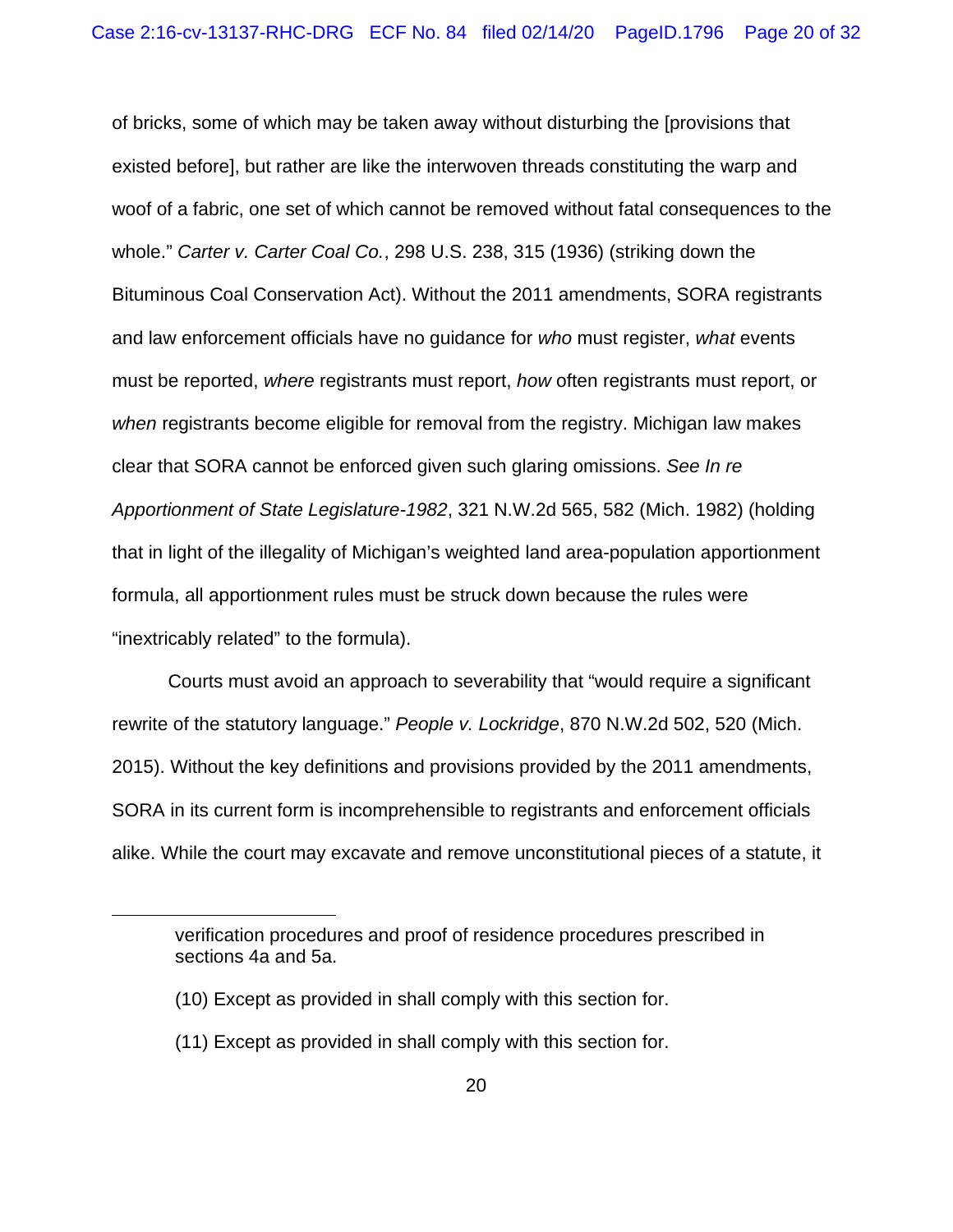must hesitate gravely before trying to backfill the holes left behind with newly-crafted statutory language. The burden of that manual labor falls, in almost every instance, to the legislature. As the Constitution empowers the court to exercise "neither force nor will but merely judgment", The Federalist No. 78 (A. Hamilton) (capitalization altered), it remains "the province and duty of the judicial department to say what the law is." *Marbury v. Madison*, 5 U.S. 137, 178 (1803). "There can be no liberty . . . if the power of judging be not separated from the legislative and executive powers." The Federalist No. 47 (J. Madison).

Accordingly, because the 2011 amendments cannot be severed from the statute, the court holds that SORA *in toto* cannot be applied to any members of the ex post facto subclasses.<sup>[9](#page-20-0)</sup>

### **4. Revival of Earlier Version of SORA**

Plaintiffs argue that the court cannot revive an earlier version of SORA because any revived statute would be void for vagueness and contradict the intent of the legislature. (ECF No. 62, PageID.822–27.) Defendants respond, in a footnote, that Michigan law favors reviving previous versions of a statute when the existing statute has been declared unconstitutional. (ECF No. 66, PageID.972.)

<span id="page-20-0"></span> $9$  In light of this ruling, the severability of the 2006 amendments is now moot, although the court notes that the parties agreed at the hearing that the 2006 amendments are severable. The court's determination that the 2011 amendments are not severable means that the entirety of SORA cannot apply to any persons whose crime subjecting them to registration occurred before the enactment of the 2011 amendments.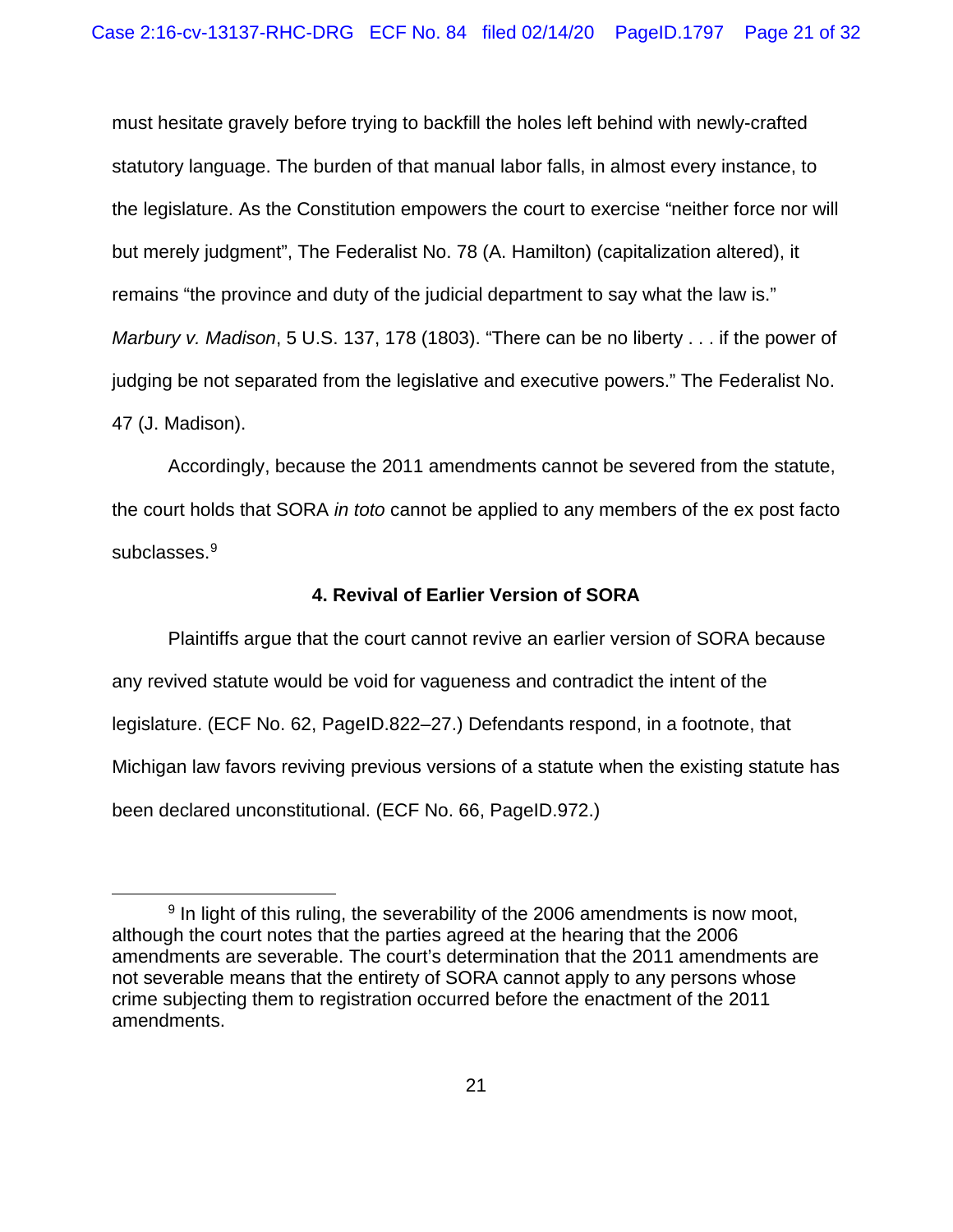There exists some precedent to suggest that Michigan allows for earlier versions of a statute to be revived when the current version of a statute is declared unconstitutional. *See Mcclellan v. Judge Of Recorder's Court Of Detroit*, 201 N.W. 209, 212 (Mich. 1924) ("We are therefore constrained to hold the law invalid, which leaves all preceding laws upon that subject in force."); *Glancy v. City of Roseville*, 577 N.W.2d 897, 903 (Mich. 1998) (Kelly, J. dissenting). At the same time, in the context of legislative revival, Michigan has adopted an explicit, anti-revival approach. *See* Mich. Comp. Laws. § 8.4 ("Whenever a statute, or any part thereof shall be repealed by a subsequent statute, such statute, or any part thereof, so repealed, shall not be revived by the repeal of such subsequent repealing statute."). This apparent contradiction between Michigan case law and statutory authority, along with the practical considerations described below, compels the court to conclude that revival of an earlier version of SORA is not appropriate.

The current version of SORA contains no revival clause, and the statute has been extensively modified since its passage in 1994. *See* 1996 Mich. Pub. Acts 494; 1999 Mich. Pub. Acts 85; 2002 Mich. Pub. Acts 542; 2004 Mich. Pub. Acts 238, 239, 240; 2005 Mich. Pub. Acts 121, 127, 132; 2006 Mich. Pub. Acts 46; 2011 Mich. Pub. Acts 17, 18; 2013 Mich. Pub. Acts 149. The dramatic revisions to SORA throughout the years leaves the court at a loss to determine which version of SORA most appropriately captures the legislative's "manifest intent" supporting the current version of the statute. The court's revival inquiry is further complicated by the fact that SORA, in light of this opinion, is unenforceable in whole as to members of the ex post facto subclasses but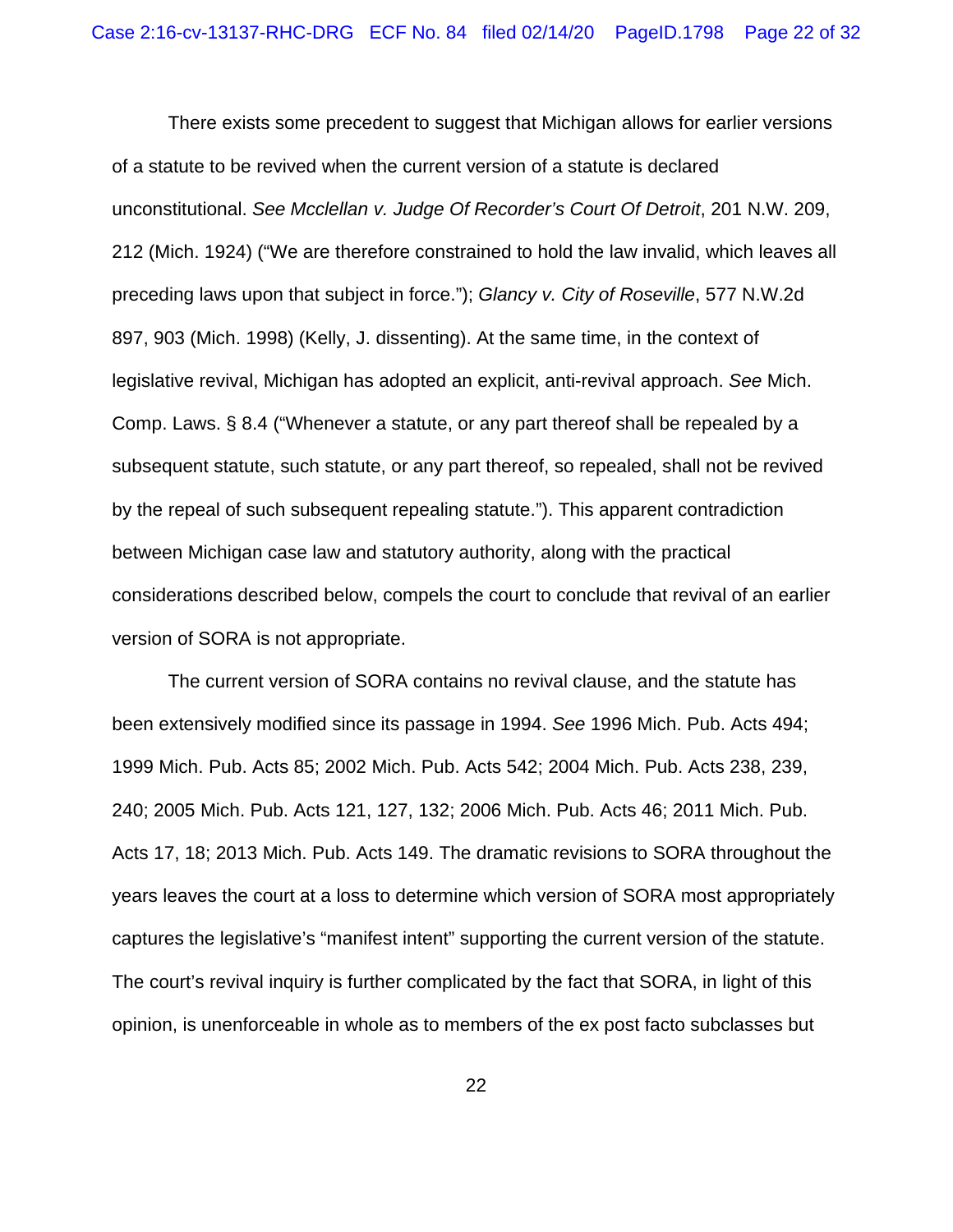remains enforceable, under the terms of this opinion, as to all registrants whose offenses requiring them to register occurred after the enactment of the 2011 amendments.

Thus, if SORA were to be revived, not only must the court decide which version of SORA to revive, but the court must also decide which version of SORA should apply to which group of registrants. Making these determinations invites pure speculation on the part of the court and could result in a system in which different versions of SORA apply to different classes of registrants, which would create an administrative nightmare for law enforcement and registrants alike. For example, if the court were to revive an earlier version of SORA, the court must decide which one of the five pre-2006 versions of SORA would apply to members of the pre-2006 ex post facto subclass. Additionally, the court would also need to decide which version of SORA should apply to members of the pre-2011 subclass or whether each registrant should be forced to comply with the version of SORA in effect at the time of his offense. Absent any indication of legislative manifest intent regarding which revival configuration is preferred, the court may as well spin the wheel and revive whichever version of SORA on which the marble lands. Registrants, law enforcement, and the public, however, deserve a reasoned resolution.

Putting aside the guesswork inherent in reviving an earlier version of SORA, the court concludes that revival is not appropriate for another reason. Revival would force registrants to comply with an earlier version of the statute that is not easily locatable and potentially in contradiction to the current, published, version of the law. Thus, to ensure their compliance with the law, registrants must first locate earlier versions of SORA and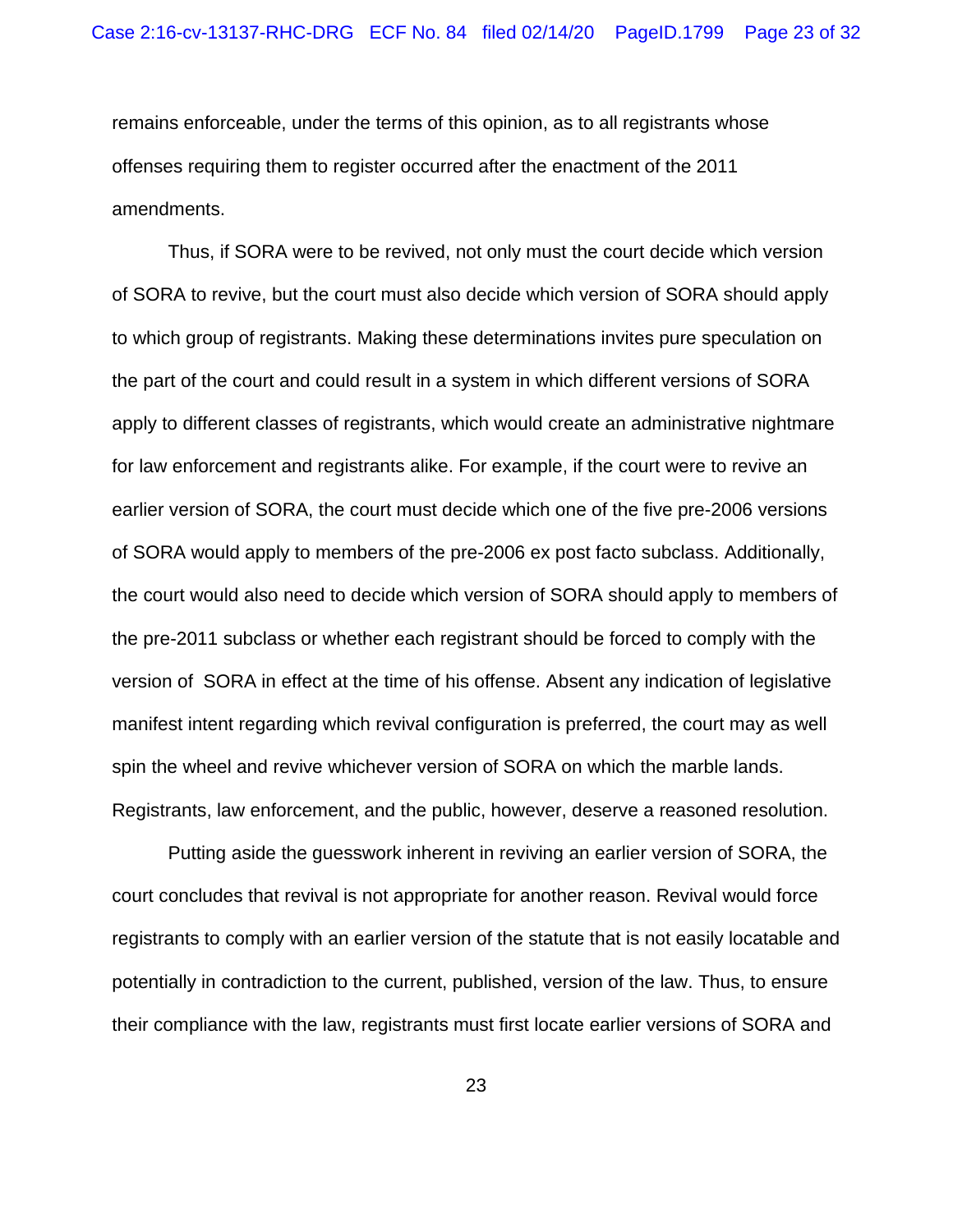then reconcile the applicable version with the current law—this is an arduous task, even for individuals with legal research experience and access to online legal databases. Expecting laypeople to engage in such "legal archeology"—as Plaintiffs' counsel puts it—would violate vagueness principles, specifically the fair notice requirement under which laws must be "clearly expressed that the ordinary person can intelligently choose, in advance, what course it is lawful for him to pursue." *Connally v. Gen. Constr. Co.*, 269 U.S. 385, 393 (1926). Law enforcement too would be saddled with the burden of locating and understanding outdated statutes and, depending on the configuration of the revived version of SORA, be required to find each offenders' offense date—which is often buried deep in court documents—to determine which version of SORA to enforce against a particular registrant. Such individualized enforcement is not a workable solution.

"Courts may not speculate regarding legislative intent beyond the words expressed in a statute. Hence, nothing may be read into a statute that is not within the manifest intent of the Legislature as derived from the act itself." *Mich. Educ. Ass'n v. Sec'y of State*, 801 N.W.2d 35, 48 (Mich. 2011) (quoting *Omne Fin, Inc v Shacks, Inc*., 596 NW2d 591 (Mich. 1999)). SORA has undergone numerous substantive changes since its enactment. Neither party suggests, and the court simply cannot imagine, a way for the court to make an informed and logical determination as to which iteration and configuration of SORA most accurately captures the current manifest intent of the Michigan legislature. The court will not engage in the kind of speculation required to piece together a revived version of SORA.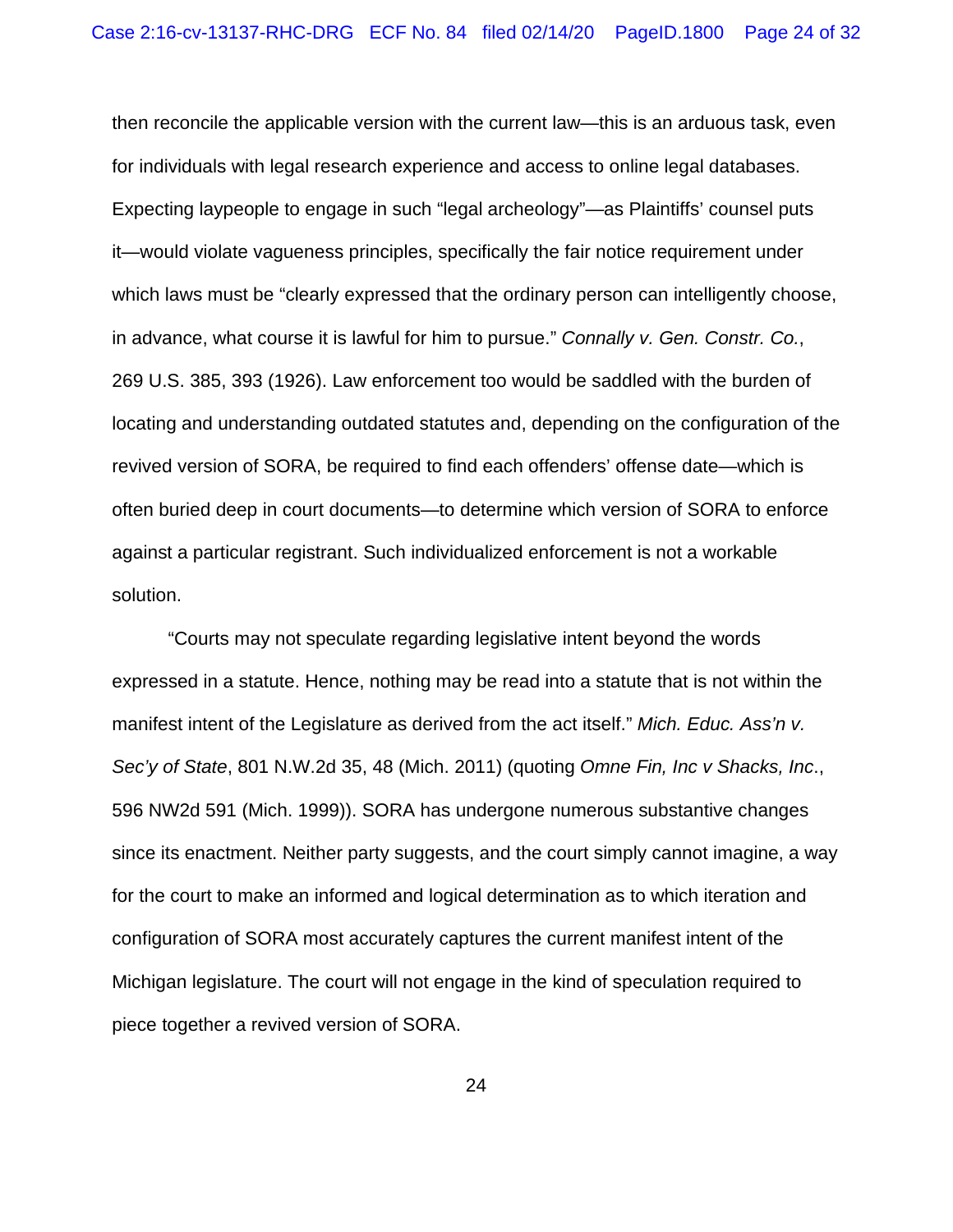Unless and until decisive action is taken by the Michigan legislature, no provisions of SORA may be enforced against members of the ex post facto subclasses.

## **B. Due Process and First Amendment Claims (Counts I, II, and III)**

Plaintiffs move for partial summary judgment on behalf of the primary class on Count I (Vagueness), Count II (Strict Liability), and Count III (First Amendment). Plaintiffs ask the court to declare certain provisions of SORA unconstitutional, consistent with this court's rulings in *Does I*, and to enjoin Defendants from enforcing the unconstitutional portions of SORA against all registrants. Defendants do not substantially disagree with this course of action.

In their response, Defendants to do not present any new challenges to the court's rulings in *Does I* and admit that "nothing has occurred in the intervening time [since *Does I*] that would compel the [c]ourt to reach a different result from those rulings here." (ECF 77, PageID.1654.) Defendants republish their arguments initially raised in *Does I* for purposes of appeal but nevertheless agree with Plaintiffs that the portions of SORA which this court declared unconstitutional in *Does I* can be severed and that SORA remains enforceable, without the unconstitutional provisions, against all registrants whose offenses subjecting them to registration occurred after the enactment of the 2011 amendments. (ECF No. 77, PageID.1660, 1667–1678.) The remainder of Defendants' brief restates their earlier argument that the question of severability should be certified to the Supreme Court of Michigan.

The *Does I* case involved constitutional challenges to SORA brought by four individual plaintiffs whereas this case involves constitutional challenges pursued by a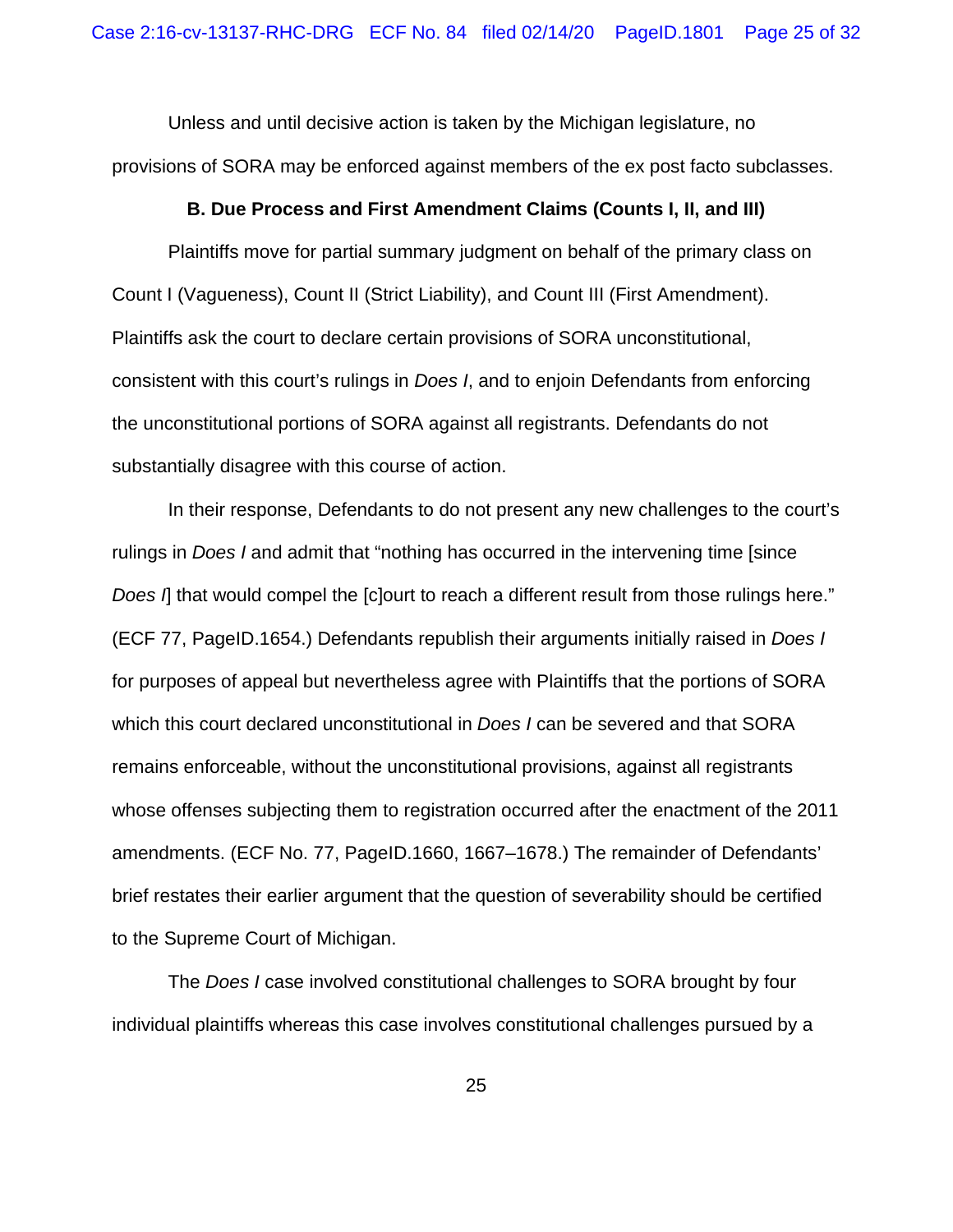certified class. Because *Does I* was a separate case with different plaintiffs, this court's rulings in *Does I* are not *binding* determinations in this case. *United States v. Moored*, 38 F.3d 1419, 1421 (6th Cir. 1994) ("Under the doctrine of law of the case, findings made at one point in the litigation become the law of the case for subsequent stages of that *same* litigation.") (emphasis added). Even though *Does I* is not binding precedent, the parties present no new arguments suggesting that the court's analysis in *Does I* should not be extended to this case. Nor does the court see any reason to deviate from its earlier determinations on the same questions of law presented in the instant motion. Accordingly, the court reaffirms its rulings in *Does I* (familiarity with which is presumed) and extends its analysis therein to the facts of this case. Consistent with the court's reasoning and findings in *Does I*, the following provisions for SORA will be declared unconstitutional as to all registrants:

(a) Provisions Void for Vagueness:

(1) the prohibition on working within a student safety zone, Mich. Comp. Laws. §§ 28.733–734;

(2) the prohibition on loitering within a student safety zone, Mich. Comp. Laws. §§ 28.733–734;

(3) the prohibition on residing within a student safety zone, Mich. Comp. Laws. §§ 28.733, 28.735;

(4) the requirement to report "[a]ll telephone numbers . . . routinely used by the individual," Mich. Comp. Laws. § 28.727(1)(h);

(5) the requirement to report "[t]he license plate number, registration number, and description of any motor vehicle, aircraft, or vessel . . . regularly operated by the individual," Mich. Comp. Laws. § 28.727(1)(j).

(b) Provisions Void for Strict Liability: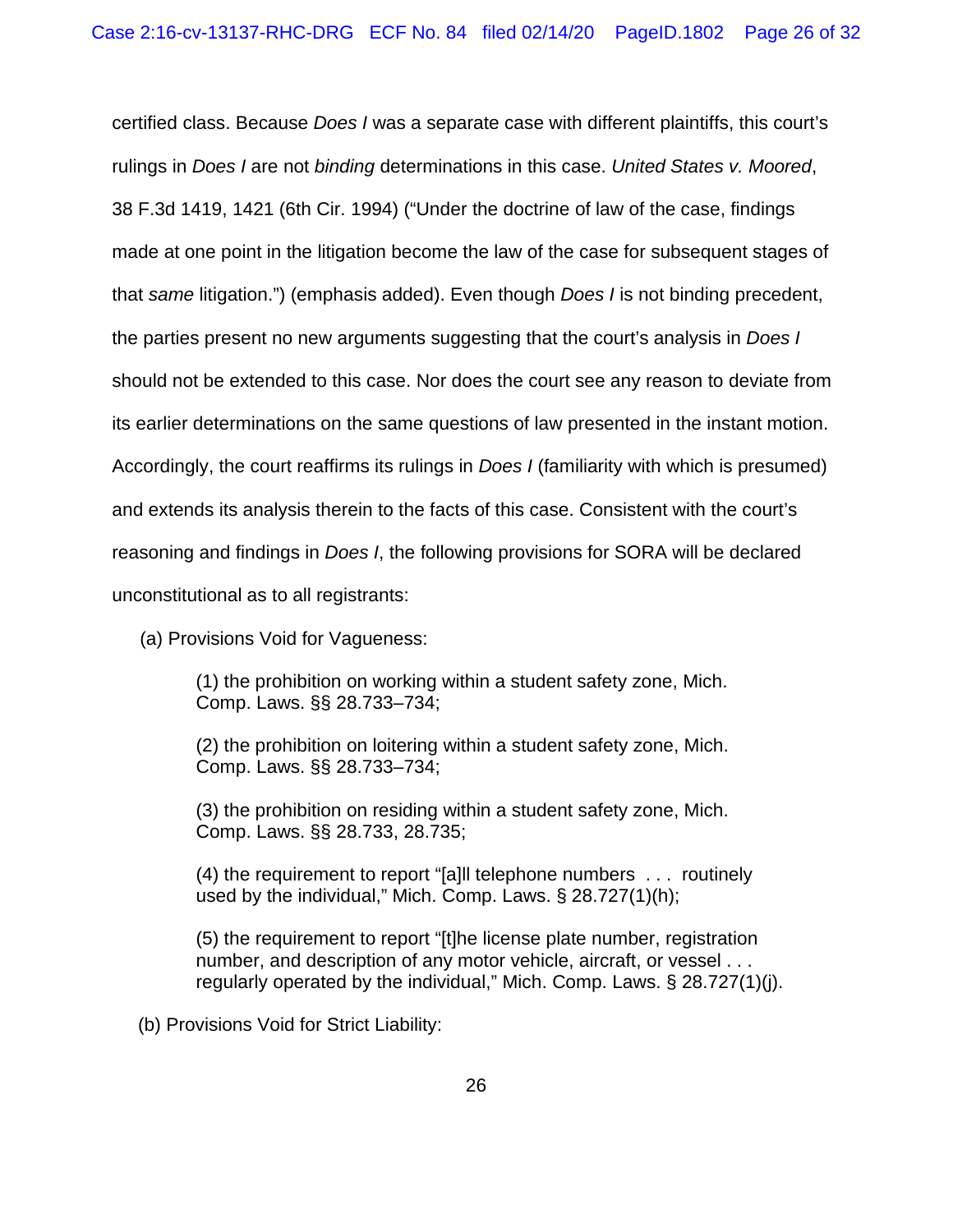(1) under the Due Process Clause of the U.S. Constitution, SORA must be interpreted as incorporating a knowledge requirement.

(c) Provisions Void under the First Amendment:

(1) the requirement "to report in person and notify the registering authority . . . immediately after . . . [t]he individual . . . establishes any electronic mail or instant message address, or any other designations used in internet communications or postings," Mich. Comp. Laws. § 28.725(1)(f);

(2) the requirement to report "[a]ll telephone numbers . . . routinely used by the individual," Mich. Comp. Laws. § 28.727(1)(h);

(3) the requirement to report "[a]ll electronic mail addresses and instant message addresses . . . routinely used by the individual, Mich. Comp. Laws. § 28.727(1)(l);

(4) the retroactive incorporation of the lifetime registration's requirement to report "[a]ll electronic mail addresses and instant message addresses assigned to the individual . . . and all login names or other identifiers used by the individual when using any electronic mail address or instant messaging system," Mich. Comp. Laws. § 28.727(1)(i).

The court will enjoin Defendants from enforcing only the abovementioned

portions of SORA. The remainder of SORA will still apply to all registrants whose

offenses subjecting them to registration occurred after the enactment of the 2011

amendments.

## **C. Notice Requirement**

Plaintiffs also request that this court order Defendants to provide notice of the

relief granted in this order to all SORA registrants, law enforcement officials, and

prosecuting attorneys. The Federal Rules of Civil Procedure grant the court broad

discretion to ensure that class members receive proper notice. Fed. R. Civ. P.

23(c)(2)(A), (d)(1)(B). This court receives several calls a week from registrants inquiring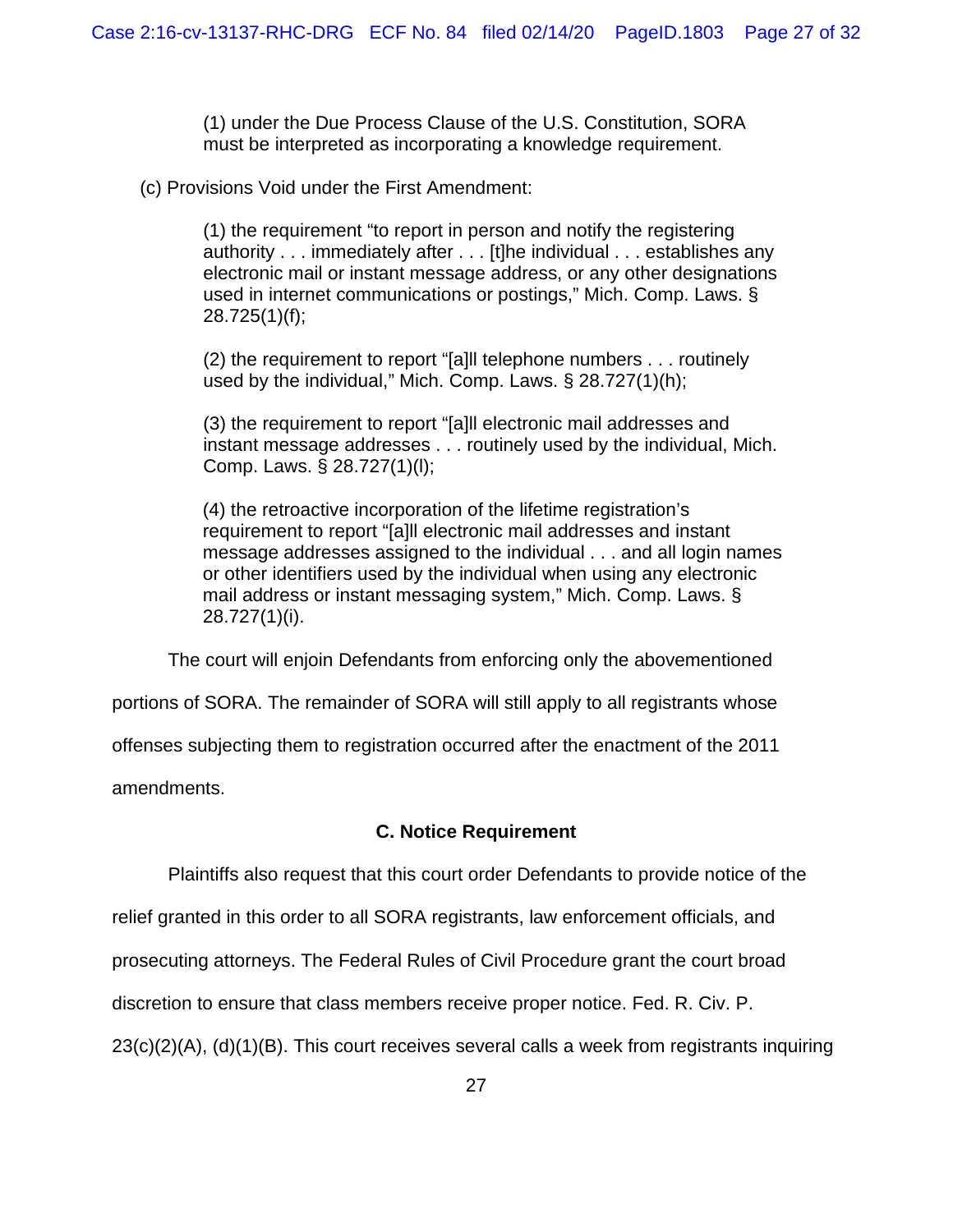about the status of SORA and of this case, and is therefore aware of the confusion which presently exists regarding the legal status of SORA. The rulings in this order are likely to add to the existing uncertainty among law enforcement and registrants if notice is not provided. Thus, the court will order notice under the terms described below.

Plaintiffs assert that the Michigan State Police SOR Unit is best suited to issue notices because it maintains the records for all registrants and has experience with providing notice to registrants and law enforcement. (ECF No. 75, PageID.1150.) The court is amendable to the proposition of having the Michigan State Police spearhead the dissemination of notices but will direct the parties to confer and suggest to the court the most appropriate form of notice and methods for providing notice. The court will direct the parties to begin preparing notices to provide to registrants, law enforcement, and prosecuting attorneys. As part of this process, the parties will work to update the MSP Explanation of Duties form—which is provided to registrants each time they report—to accurately reflect the legal status of SORA in light of this order. The court will decide any issues that may arise as the parties craft the required notices, and approve a final form.

#### **V. CONCLUSION**

For several years, registrants have been forced to comply with unconstitutional provisions of SORA. The parties, and this court, expected that the Sixth Circuit's ruling would spur legislative action, and for some time, it appeared that the legislature was poised to pass a new and comprehensive statute, obviating the need for this opinion. Unfortunately, the legislature was not able to finalize a new registration statute. Faced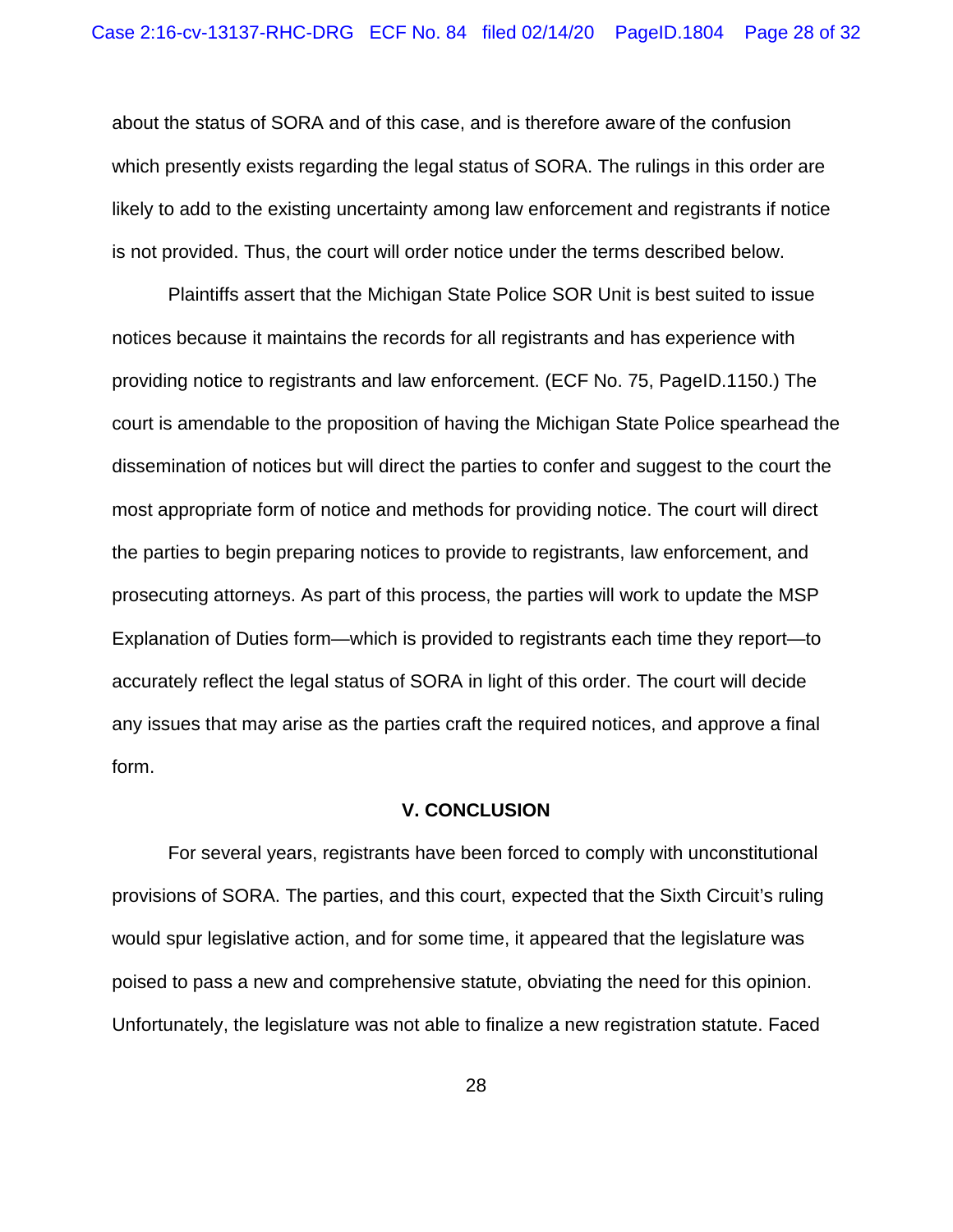with the continued violation of their rights, Plaintiffs returned to this court to remedy Defendants' ongoing violations. The court's duty is to invalidate those portions of SORA that violate the Constitution. In so doing, the court recognizes that its ruling will fracture the existing structure of SORA. However, the court anticipates that its ruling will reignite efforts to finalize a new, unified registration statute that can survive constitutional review, as has the national model, SORNA.

But until such time as the legislature acts, SORA will be unenforceable against a large portion of registrants and may be enforced only in part against the remaining registrants.

For the reasons explained above, the court will grant Plaintiffs' pending motions and will enter permanent injunctive relief on behalf of the ex post facto subclasses and the primary class. Upon the entry of final judgment in this case, Defendants will be permanently enjoined from enforcing any provision of SORA against members of the ex post facto subclasses and will be permanently enjoined from enforcing the provisions described in Part III.B of this opinion against any registrant. The parties will immediately begin efforts to formulate a joint, proposed form of judgment, which will become effective 60 days after entry. The court will include this 60-day window until the judgment becomes effective principally to allow time for the legislature to craft and enact a new statute.

Additionally, the parties will promptly begin to prepare documents sufficient to provide notice of this opinion, and its impact, to all registrants, all law enforcement officials, and prosecuting attorneys responsible for enforcement of SORA. As part of this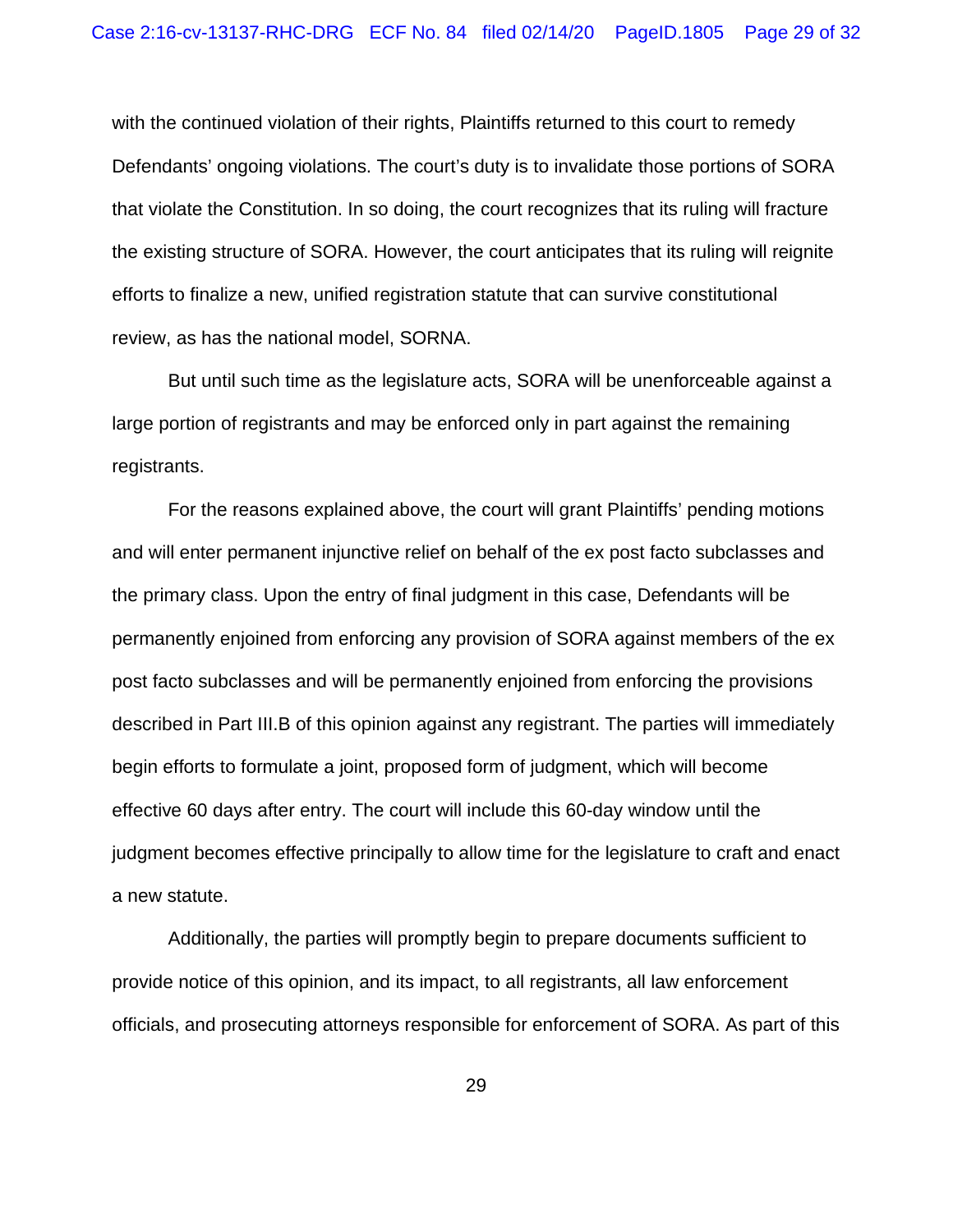notification process, Defendants must update their Explanation of Duties form provided to all registrants.

To be clear: SORA will not become unenforceable as of the date of this order. Rather, the holdings in this opinion will become effective and enforceable only after the entry of a final judgment, at the time specified in that final judgment. Accordingly,

IT IS ORDERED that Plaintiffs' motion for declaratory and injunctive relief (ECF No. 62) is GRANTED. Michigan's SORA is DECLARED NULL AND VOID as applied to members of the ex post facto subclasses (any registrant whose offense requiring them to register, and who has not committed a subsequent offense, occurred prior to April 12, 2011). Defendants and their agents will be ENJOINED from enforcing ANY provision of SORA against members of the ex post facto subclasses.

The holdings in this order will not become effective until the time described in the Judgment, which will be entered later.

IT IS FURTHERED ORDERED that Plaintiffs' motion for partial summary judgment (ECF No. 75) is GRANTED. Defendants and their agents will be ENJOINED from enforcing the following provisions of SORA against any registrant:

(a) Provisions Void for Vagueness:

(1) the prohibition on working within a student safety zone, Mich. Comp. Laws. §§ 28.733–734;

(2) the prohibition on loitering within a student safety zone, Mich. Comp. Laws. §§ 28.733–734;

(3) the prohibition on residing within a student safety zone, Mich. Comp. Laws. §§ 28.733, 28.735;

(4) the requirement to report "[a]ll telephone numbers . . . routinely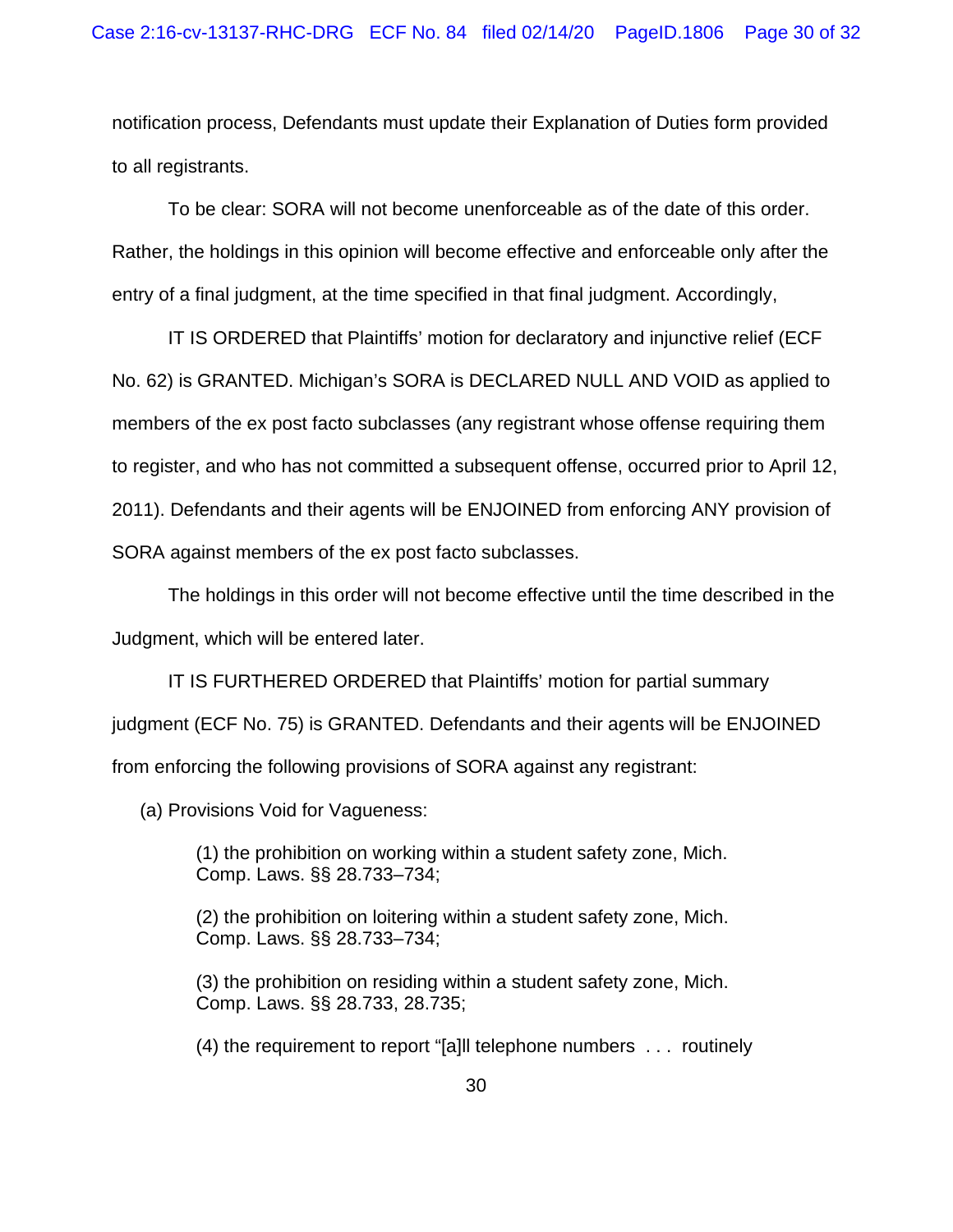used by the individual," Mich. Comp. Laws.§ 28.727(1)(h);

(5)the requirement to report "[t]he license plate number, registration number, and description of any motor vehicle, aircraft, or vessel . . . regularly operated by the individual," Mich. Comp. Laws.§ 28.727(1)(j).

(b) Provisions Void for Strict Liability:

(1) under the Due Process Clause of the U.S. Constitution, SORA must be interpreted as incorporating a knowledge requirement.

(c) Provisions Void under the First Amendment:

(1) the requirement "to report in person and notify the registering authority . . . immediately after . . . [t]he individual . . . establishes any electronic mail or instant message address, or any other designations used in internet communications or postings," Mich. Comp. Laws. § 28.725(1)(f);

(2) the requirement to report "[a]ll telephone numbers . . . routinely used by the individual, Mich. Comp. Laws.§ 28.727(1)(h);

(3) the requirement to report "[a]ll electronic mail addresses and instant message addresses . . . routinely used by the individual," Mich. Comp. Laws.§ 28.727(1)(l);

(4) the retroactive incorporation of the lifetime registration's requirement to report "[a]ll electronic mail addresses and instant message addresses assigned to the individual . . . and all login names or other identifiers used by the individual when using any electronic mail address or instant messaging system," Mich. Comp. Laws. § 28.727(1)(i).

IT IS FURTHER ORDERED that Defendants PROVIDE NOTICE of this ruling to

all registrants, and all law enforcement officials and prosecuting attorneys tasked with

the enforcement of SORA. The parties will jointly formulate the form of such notices,

including formulating an updated Explanation of Duties form to provide to all registrants